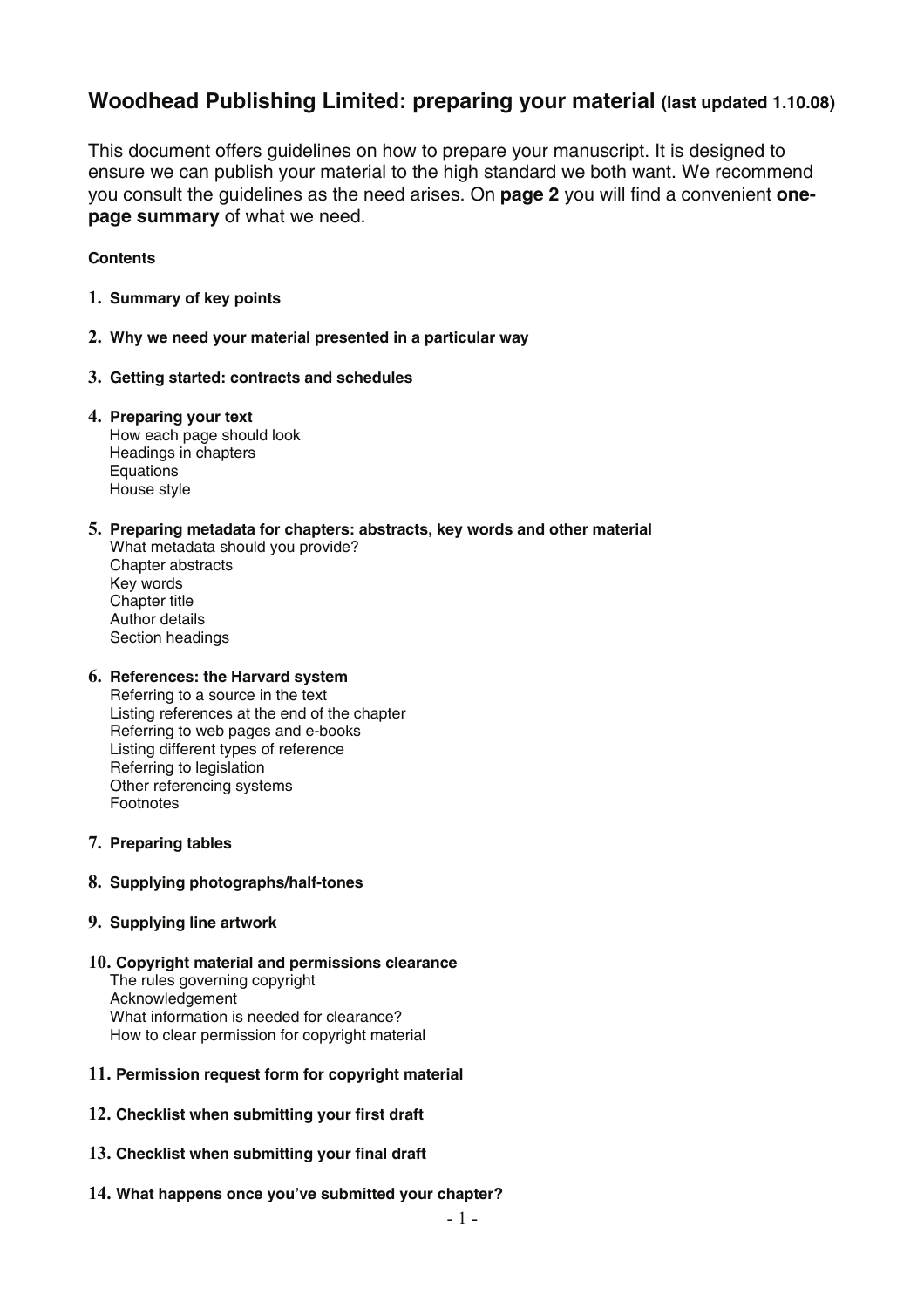### <span id="page-1-0"></span>**1 SUMMARY OF KEY POINTS**

These key questions summarise our main requirements.

### **Text**

Are the text and references double-spaced?

Are the pages numbered?

 Are there a suitable number of A-headings (an average of one every 6 pages of double-spaced text)?

 Have you put the relevant 'metadata' material at the front of the chapter: chapter title, authorship, author address details, chapter contents (including section headings), abstract and key words?

Are the references complete and consistent with the text?

Is the text saved in Microsoft Word?

Is the text saved separately from the figures and tables?

## **FIGURES**

 Are all the photographic figures you are supplying electronically supplied as TIFF or JPEG files with a minimum resolution of 300 dpi at a width of 10cm?

 Do you need us to check the quality of any photographs you are supplying? If so, please send us an e-mail listing the ones you'd like us to check. Photographs with poor resolution may have to be deleted from your chapter.

 Are figures saved in separate files? (For example, if there are 25 figures in a chapter, they should be saved in 25 separate files).

 Have you supplied a list of figure captions, with source details and any special wording required by copyright holders?

Are the figures numbered correctly and consistent with the text?

 Have you cleared permission to use figures from other sources? If not, we may have to delete material from the chapter for which permission has not been cleared.

 Have you supplied only black and white figures? We do not usually include any colour material in our books

## **TABLES**

Are the tables saved in Microsoft Word?

 Is each table saved in a separate file? (For example, if there are 8 tables in a chapter, they should be saved in 8 separate files).

 Have you supplied a list of table captions, with source details and any special wording required by copyright holders?

Are the tables numbered correctly and consistent with the text?

 Have you cleared permission to use tables from other sources? If not, we may have to delete material from the chapter for which permission has not been cleared.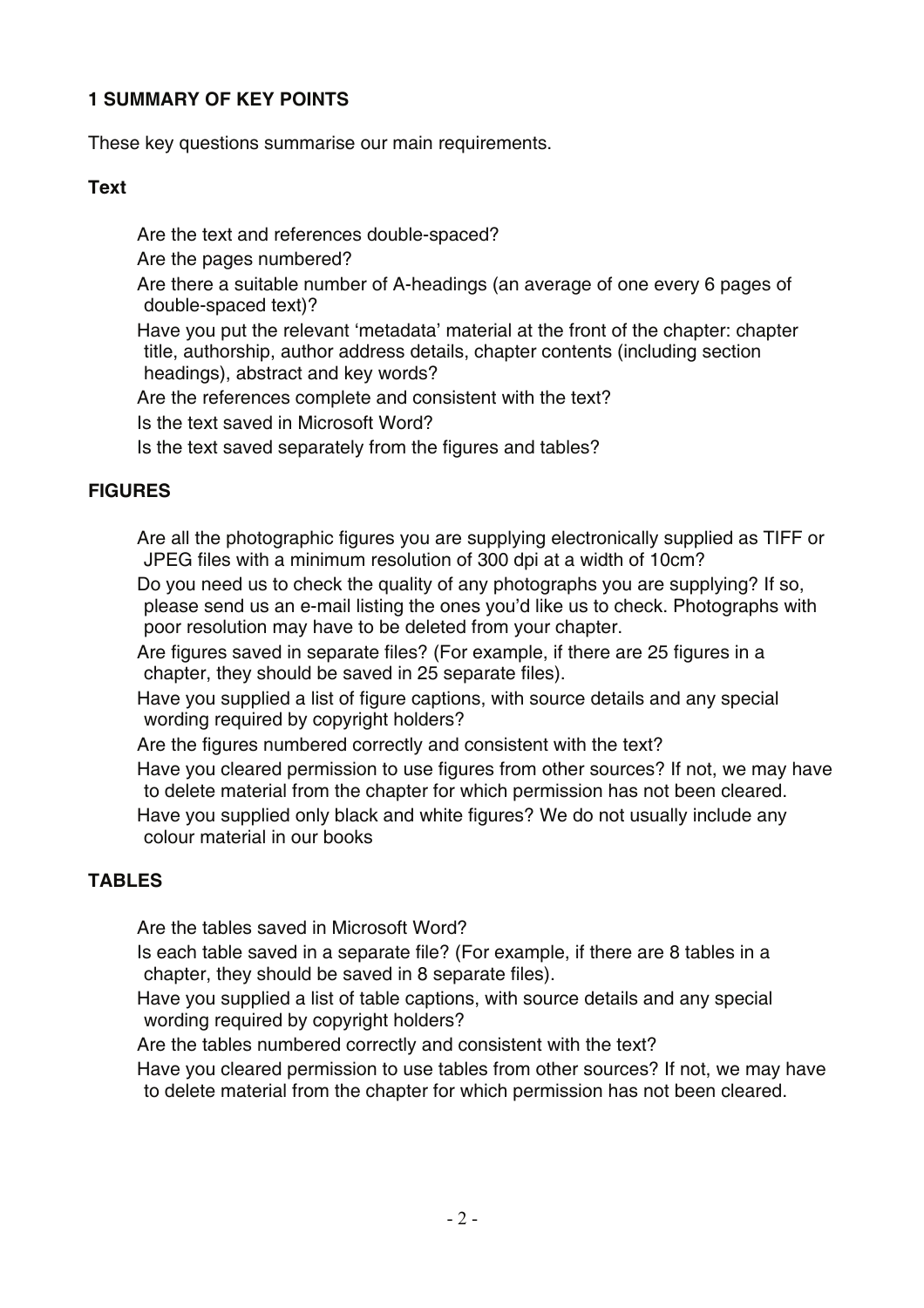## <span id="page-2-0"></span>**2 WHY WE NEED YOUR MATERIAL PRESENTED IN A PARTICULAR WAY**

Before providing the detailed guidance that follows, it may be helpful to know very briefly how we will turn your manuscript into a finished book. This will help explain **why** we need your manuscript presented in a particular way. It may also prevent you from doing unnecessary work which will only have to be undone later.

The first step in producing your material is to send it to a copyeditor. A copyeditor does two things. She or he marks up the hard copy of text to provide guidance to the typesetter (e.g. on different types of section headings). She or he also goes through the text to ensure it is consistent and complete (e.g. that all the references are provided and that each reference is complete). These tasks mean that the hard copy will have lots of notes written on it. This is why it is important to provide your text **double-spaced**, so that the copyeditor has room to mark up the text.

Once a copyeditor has finished work, the manuscript can go to a typesetter. Typesetters are the people responsible for turning your manuscript into what you see on the printed page. One of the most important requirements they have is that you supply the text, tables and figures **separately**. To make up a final printed page, typesetters first download the text on its own. Using the notes provided by the copyeditor on the hard copy for guidance, they turn it into text of the right size and font.

Tables and figures are prepared **separately** from the text. They are then added in as the typesetter puts together each page. The typesetter calls up the formatted text on screen and then drops in the figures and tables where they fit best in making up an individual page. This is why it is so important for you to provide the text, tables and figures **separately**.

In converting your manuscript material into final printed form, the typesetters need to remove any existing formatting and then put in their own formatting to create a standard page. It is very important, therefore, that you avoid any temptation to add unnecessary formatting or design to your manuscript. All this will be wasted since the typesetters will have to remove it before adding in the formatting they need. Since it will save both you and the typesetter time, please keep things **simple**.

One of the major challenges facing typesetters is ensuring illustrations (called figures) reproduce clearly on the final printed page. Photographs are a particular problem. A photograph which looks acceptable as part of a simple A4 Word document will look very poor once it has gone through the various steps involved in typesetting and appears on a printed page. Such photographs appear blurred with most detail hard or impossible to read. This is why we need photographs in particular formats if they are to be of the quality you would like and which readers expect if the photographs are to be useful to them.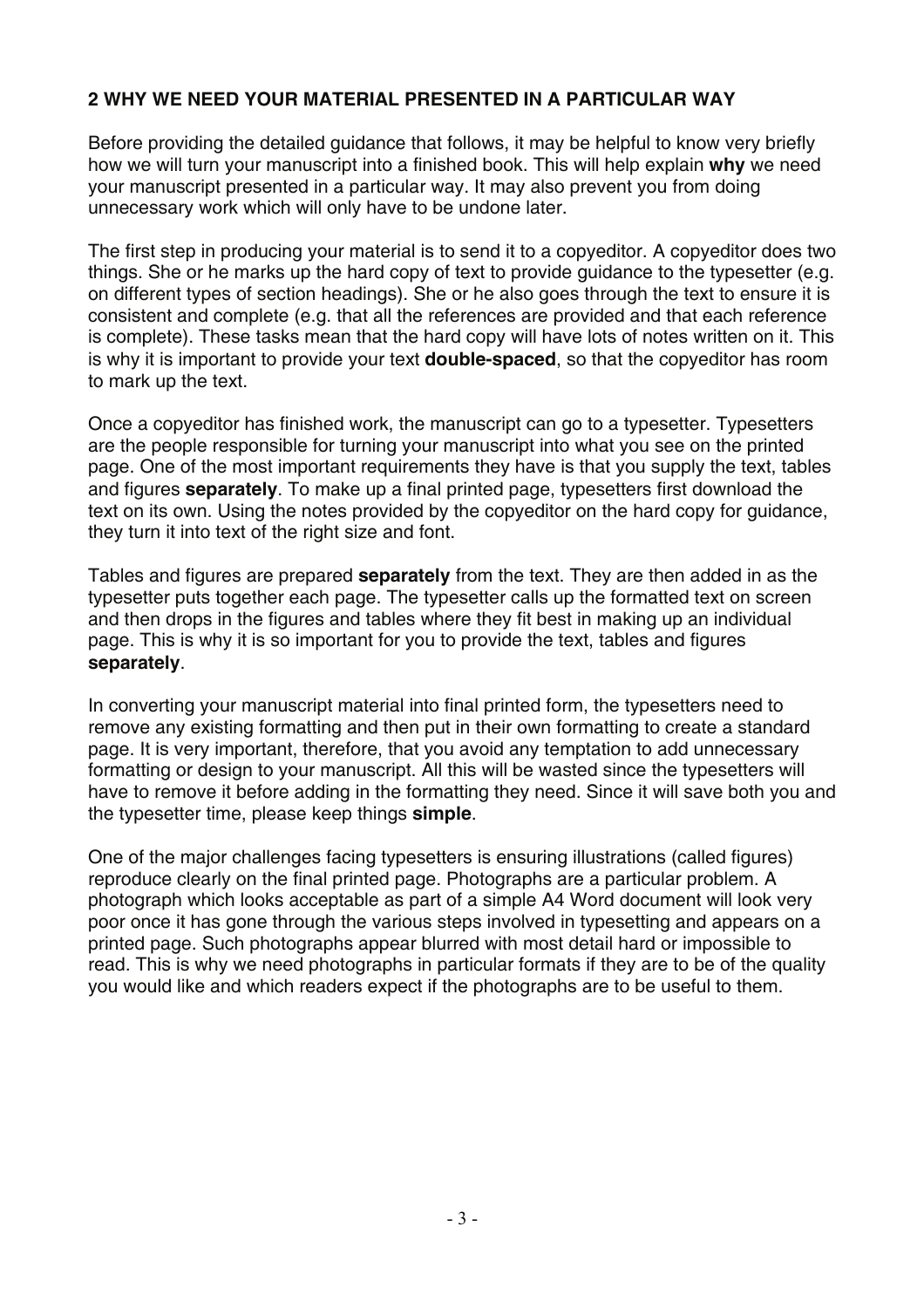## <span id="page-3-0"></span>**3 GETTING STARTED: CONTRACTS AND SCHEDULES**

Please remember what is agreed in your contract, particularly:

- what you have agreed on the **length** of the text
- what has been agreed about **permissions** budgets and clearance
- what has been agreed about **delivery** (in the case of individual chapters, dates for chapter plans, first and final drafts)

It is particularly important to **keep to schedule dates**. These are often the most difficult to achieve given other commitments, but are critical if the book is to be published on time. You will have your own preferred way of working, but the following may be helpful:

- you need to start with the time you think you will have available
- $\blacksquare$  if you are writing a number of chapters, plan a schedule for completing each one in the time you have set aside for writing
- $\blacksquare$  if you are writing a chapter, divide the chapter into its individual sections and set deadlines for drafting each section

This way you can divide the work into manageable chunks, plan and spread the workload. Your commissioning editor may well discuss a schedule for the delivery of material which will help you both monitor progress. This schedule may change as your other commitments change, but it will give both you and us a clearer idea of when you might finish.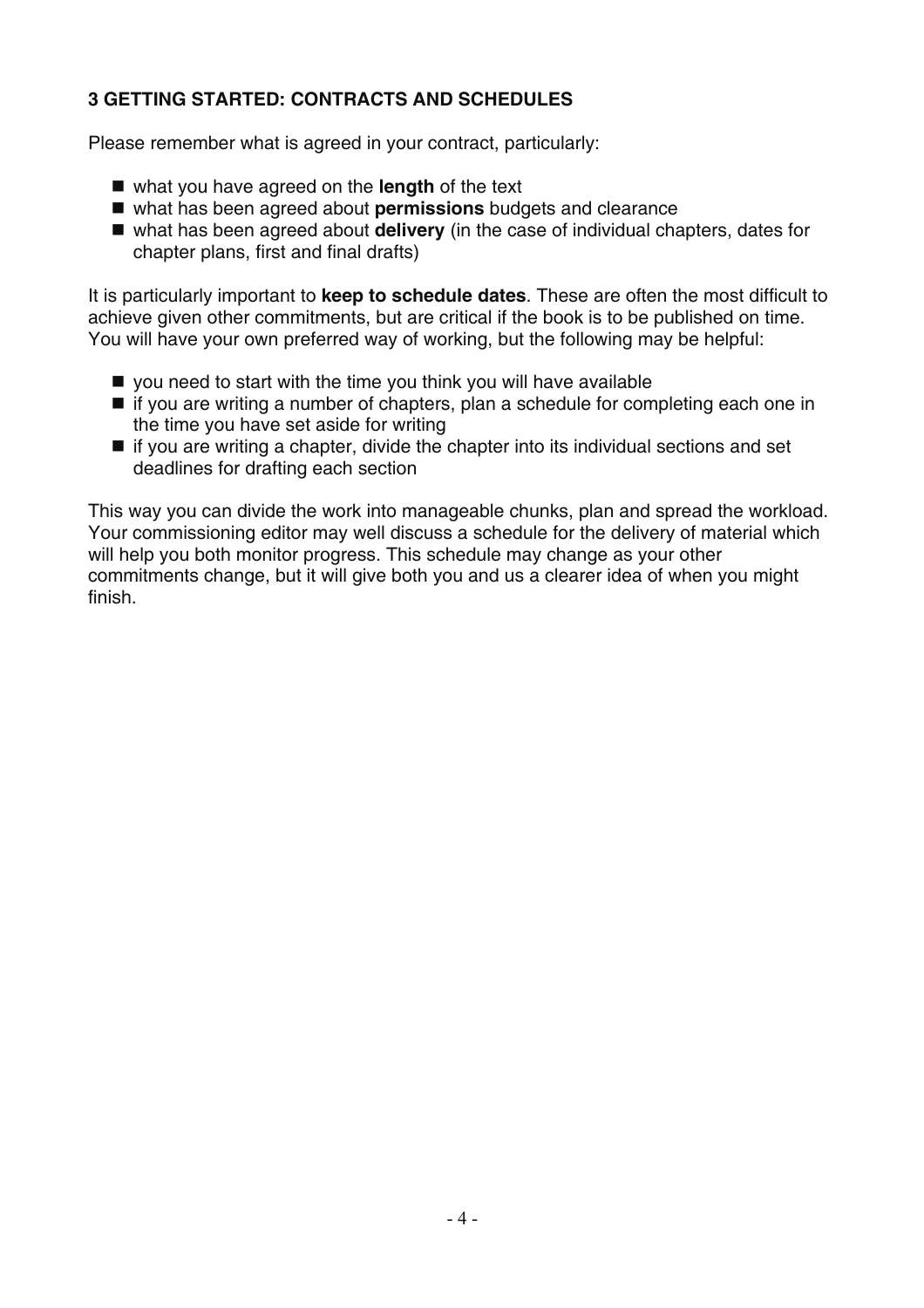## <span id="page-4-0"></span>**4 PREPARING YOUR TEXT**

Please submit the text of your chapter in Microsoft **Word**.

#### **How each page should look**

- all copy should be **double-spaced** for printing out on one side of A4 paper (US authors will need to supply a different format from A4 − this is fine). **Double-spacing** is important since it gives the copyeditor the space she/he needs for marking up your chapter.
- leave generous **margins** at the top, bottom, left and right so that the copyeditor has plenty of space for marking up your chapter.
- please **paginate** your chapter this helps us to keep track of all the pages.

In general, apart from the above (which provides space for marking up), please **avoid trying to design or format** your page. The typesetter needs as little formatting as possible since this will all have to be stripped out and new formatting put in to make the text fit the book design. In particular:

- do **not** justify text to the right margin please (and avoid hyphenating words at the end of lines).
- be careful to use **one space** only between words.
- in particular, please only use **one space** between sentences (this makes the chapter much easier for typesetters to work with. Remember they need as basic a text as possible, which they reformat to create the right page layout).
- leave **a one-line space** between paragraphs so that each paragraph can be easily identified; there is **no** need to indent the first line of a paragraph.
- $\blacksquare$  when using the tab key, use it once only and adjust the tab positions to suit your purpose.
- **P** please avoid running heads (since these will have to be taken out by the typesetter).

#### **Headings in chapters**

- apart from the chapter title, try not to use more than three grades of heading main headings, sub-headings and sub-sub-headings. These are known, respectively, as Aheads, B-heads and C-heads.
- please try to ensure a reasonable number of main headings (A-headings). We recommend that there is at least one A-heading every six A4 double-spaced sides. These main headings (A-headings) will be what appears in the contents pages and on the leaflets for our books. They are therefore a reader's main guide to what your chapter contains.
- our readers prefer that headings are numbered this makes it easier to identify and refer to a particular section or sub-section.
- $\blacksquare$  the style of headings should be (the illustration here is for chapter 1):

A-heads would appear as:

1.1Introduction

(text of section 1.1)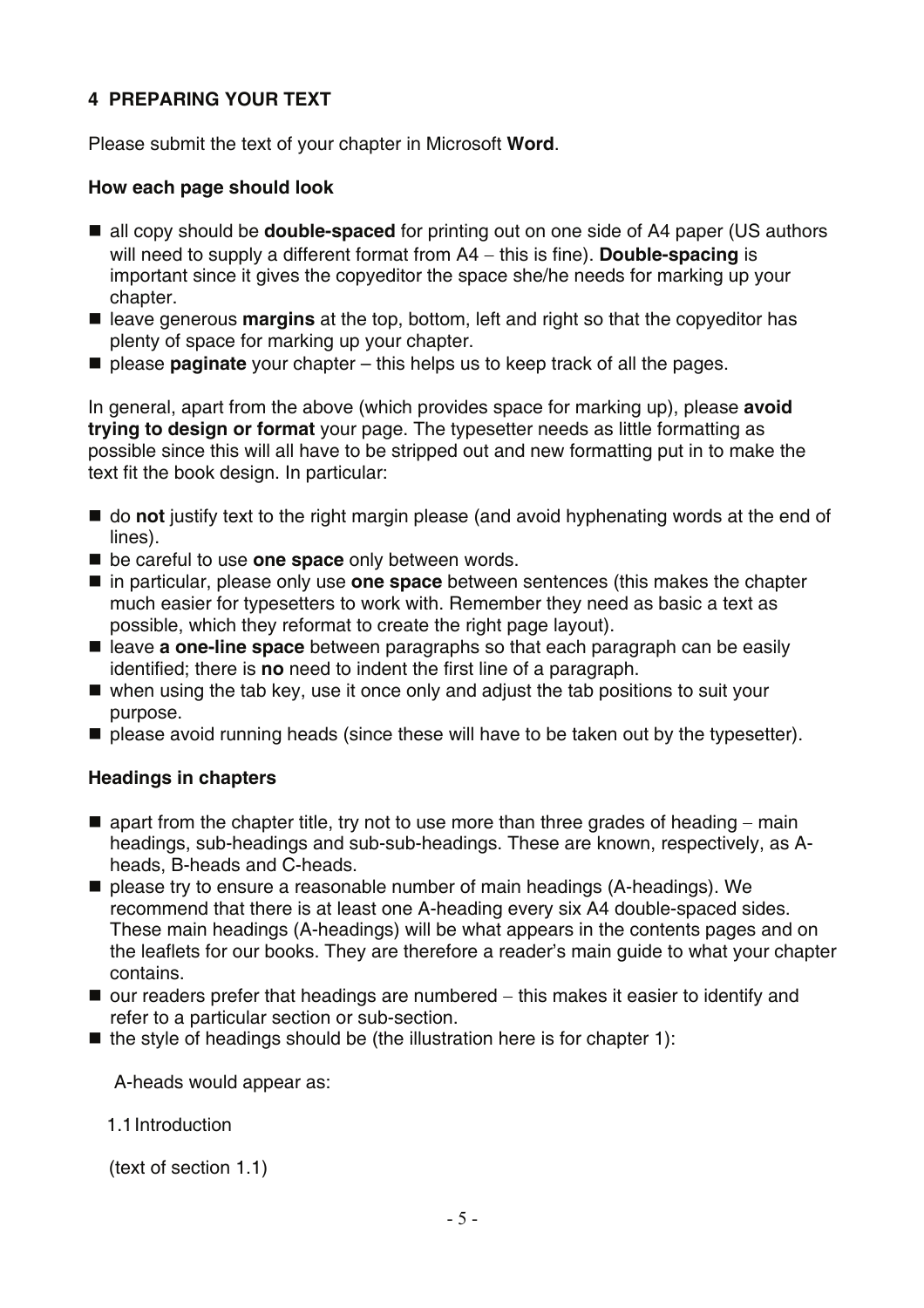1.2Foods: the raw material

(text of section 1.2)

B-heads would appear as:

1.1.1 Key issues

(text of section 1.1.1)

1.1.2 The regulatory context

(text of section 1.1.2)

It is not our usual practice to number C-heads. These would simply appear as:

Regulation in the EU

(text of section)

Please note:

■ the use of **lower case** wherever possible (i.e. 1.2 Foods: the raw material, not 1.2 Foods:

the Raw Material or 1.2 FOODS: THE RAW MATERIAL)

- $\blacksquare$  there is no need to highlight section headings (e.g. by the use of bold or italic)
- $\blacksquare$  there is no need to indent A, B or C sections.

# **Equations**

Equations should be numbered decimally by chapter (e.g. for chapter 1, they should be numbered 1.1, 1.2, 1.3 etc.). Equation numbers should be set flush right within square brackets, as shown below:

 $E = mc^2$ [1.1]

Greek characters (and mathematical symbols such as partial differentiation) should be spelt out in the margin the first time they appear to avoid confusion.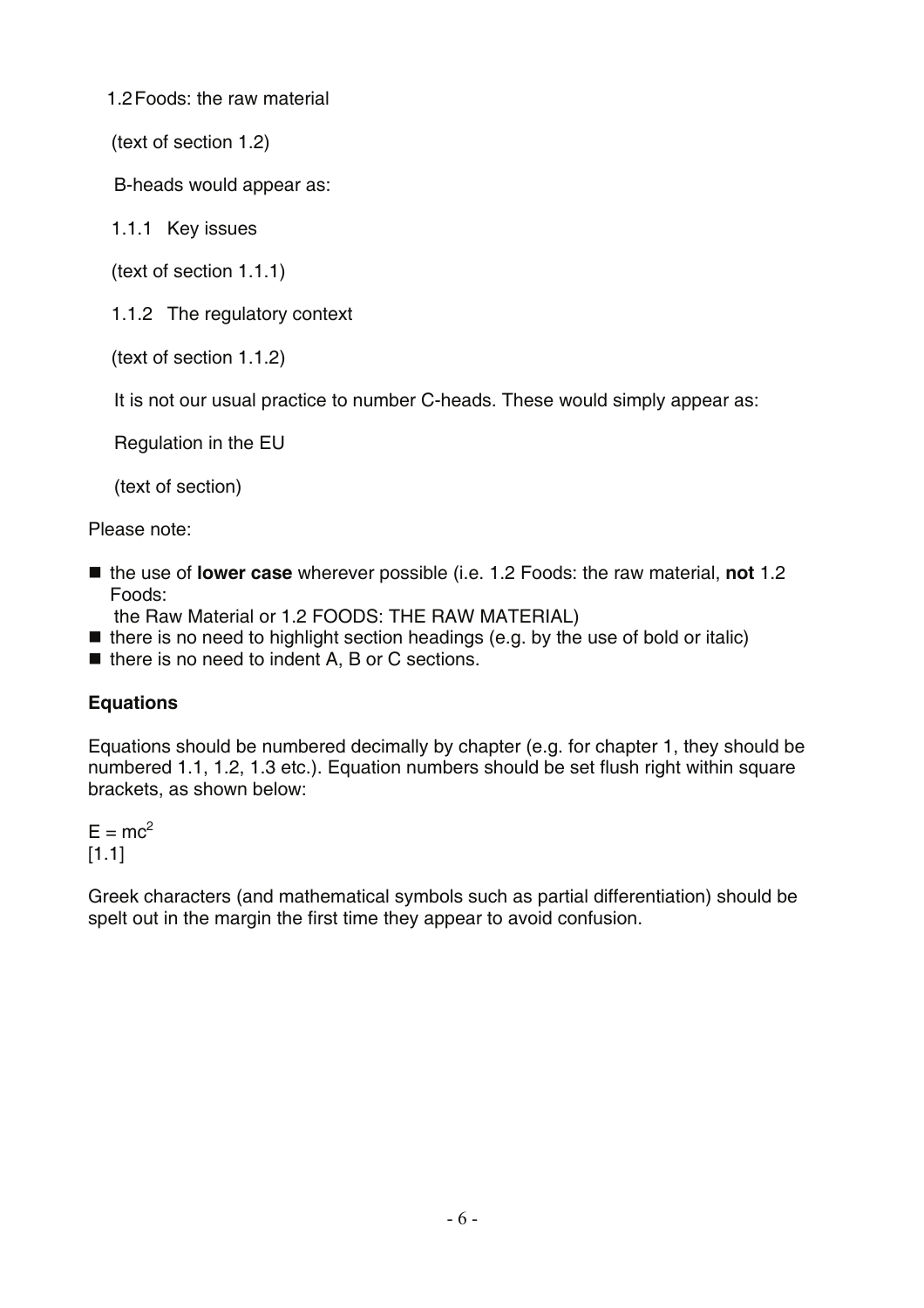## **House style**

This is quite a detailed section. We suggest you read through it once before you start writing, and then refer back as required to check particular points. If you are more comfortable with an alternative style, we will work with it. More than anything else, what we need is **consistency** in whatever style you use.

## Spelling

- please use British spelling (except for American authors who are free to use American spelling).
- you can use 'ise' or 'ize' spellings, where these are interchangeable, but whichever you choose must be used consistently.

#### **Units**

- **E** express measurements in SI units wherever possible. When presenting numbers, use standard abbreviations – km, cm, mm – without full stops. In text, use these standard abbreviations after specific units of numbers, but words may be used in more general contexts. For example:
	- 64 km, 99 mm

The building was several kilometres away.

- if imperial units are considered to be appropriate, their SI equivalents should be given in brackets (since our texts are read by an international audience).
- leave a space between numbers and units, e.g. 64 km.

#### Numbers/per cent

- spell out numbers up to and including ten.
- four digit numbers should be closed up (except in tables where it may be necessary to break them for alignment). Numbers with five or more digits should have a space every three digits, i.e. 2000 but 20 000.
- use 'per cent' when numbers are spelt out and % in all other cases.
- en-rules, rather than hyphens, should be used in ranges of numbers (20−100) and to link two items of equal weight (red−green colour blind).

#### Acronyms and abbreviations

- $\blacksquare$  do not punctuate acronyms or abbreviations except for e.g., i.e. and Fig.
- $\blacksquare$  explain acronyms on first mention and then use the abbreviated form consistently.

#### Quotations

- use single quotation marks rather than double.
- quotes of less than 60 words should follow on in the text in quotation marks.
- quotes of more than 60 words should be displayed set out from the text, without quotation marks and indented left and right.
- quotations should always include a source.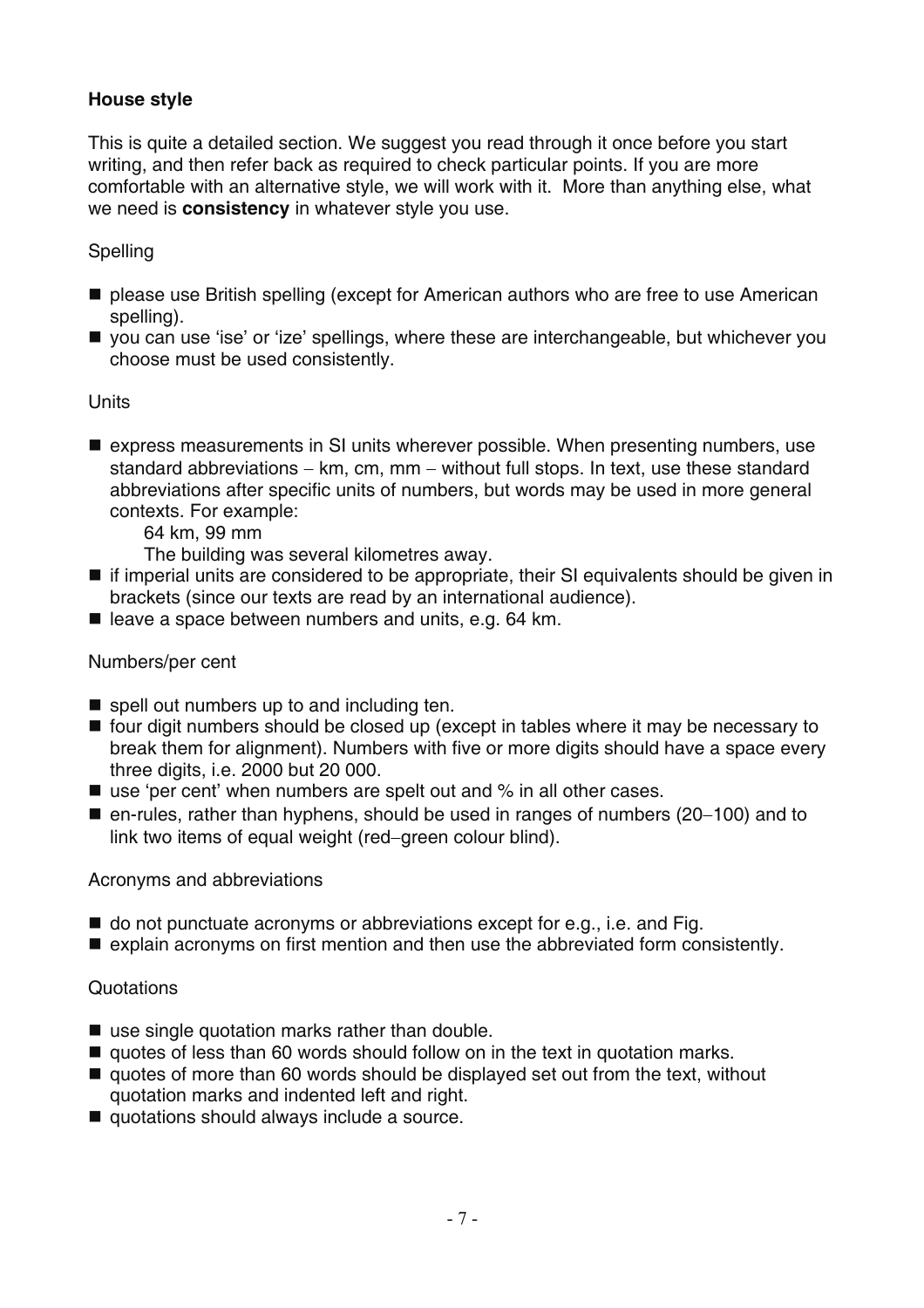#### **General**

- use ampersands only in company names.
- use telephone numbers in their international form, i.e. +44 (0) 1223 891358.
- use capital letters for proper nouns only.
- $\blacksquare$  the style for dates is 1 January 2000.
- $\bullet$  keep the use of italics and bold for emphasis to an absolute minimum.
- use hyphens only where necessary for understanding and readability.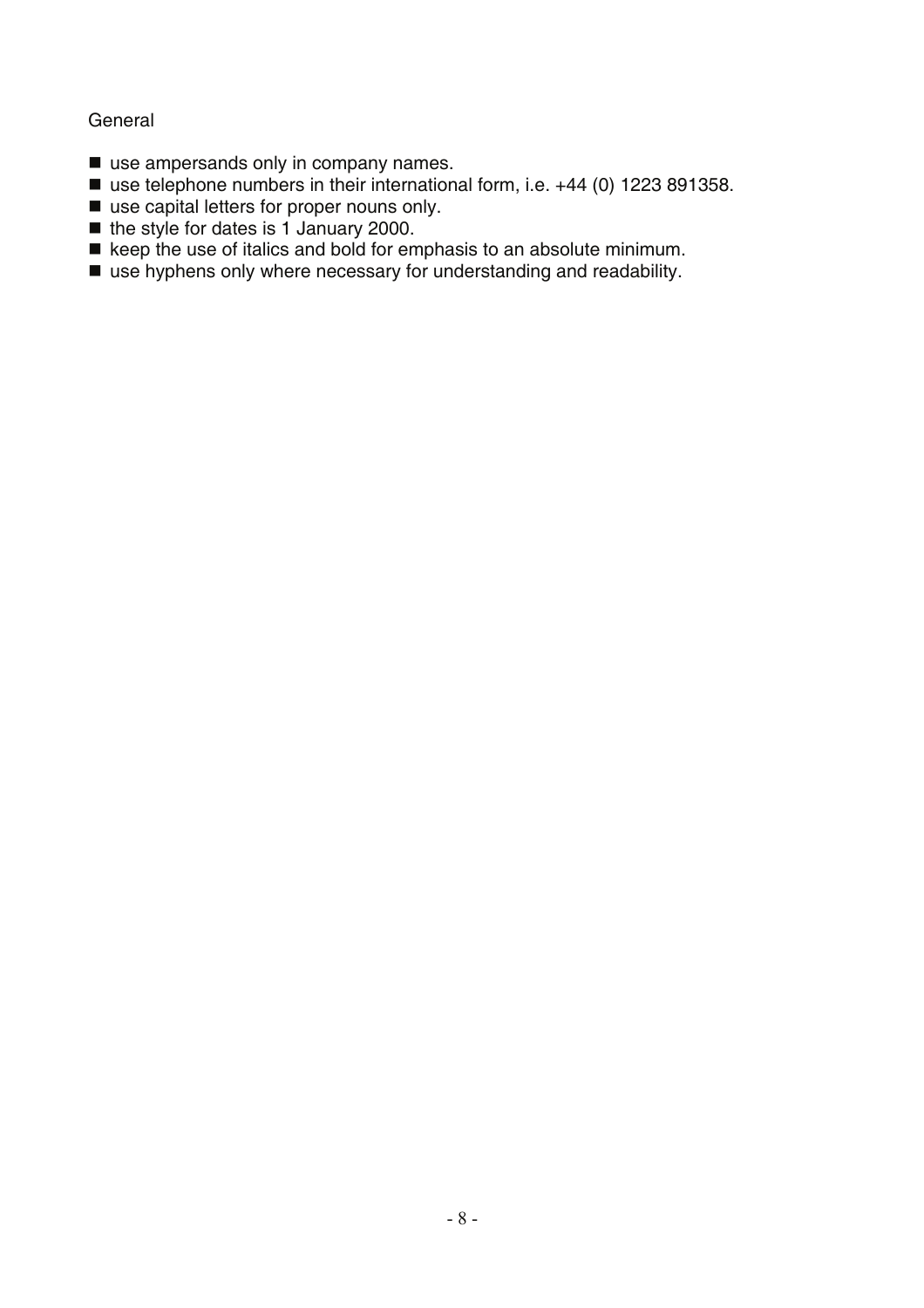### <span id="page-8-0"></span>**5. PREPARING METADATA FOR CHAPTERS: ABSTRACTS, KEY WORDS AND OTHER MATERIAL**

This section in the guidelines to authors on presenting material for Woodhead Publishing needs some explanation. Metadata is key information about your chapter which helps someone to identify quickly what it is about. Metadata includes such information as:

- abstract of the chapter
- key words
- chapter title
- author details
- section headings

Modern searching (e.g. via Google) means that metadata has become more and more important in helping readers to locate chapters they might be interested in and then assess quickly what they are about. Good quality metadata will dramatically improve how often your material is accessed, read and cited.

#### **What metadata should you provide?**

We would like you to provide the following at the beginning of your chapter:

- chapter title
- author details (including contact details)
- list of section headings
- chapter abstract
- key words

This material should come before the main text of the chapter itself. We will use this material to create the metadata for your chapter. The following sections describe how to prepare this material.

#### **Chapter abstracts**

Some authors will already be familiar with abstracts for journal papers which have been standard for many years. Woodhead will now ask authors to supply abstracts with their chapter. These will be included with the chapters when the chapter is published.

We would suggest the abstract is based on the Introduction which most authors write for their chapter. Copy and paste the key sentences from the Introduction to create a basic abstract you can edit into a final version. An alternative is to use the main section headings in your chapter as a starting point.

Since the purpose of an abstract is to allow readers to assess your chapter quickly, it is important that it is kept short. Abstracts should be around 100 words long.

We suggest an abstract includes the following:

- an opening sentence (max 25 words) on the main topic you are addressing and its importance
- one-two sentences (max 75 words) on the main themes you discuss in the chapter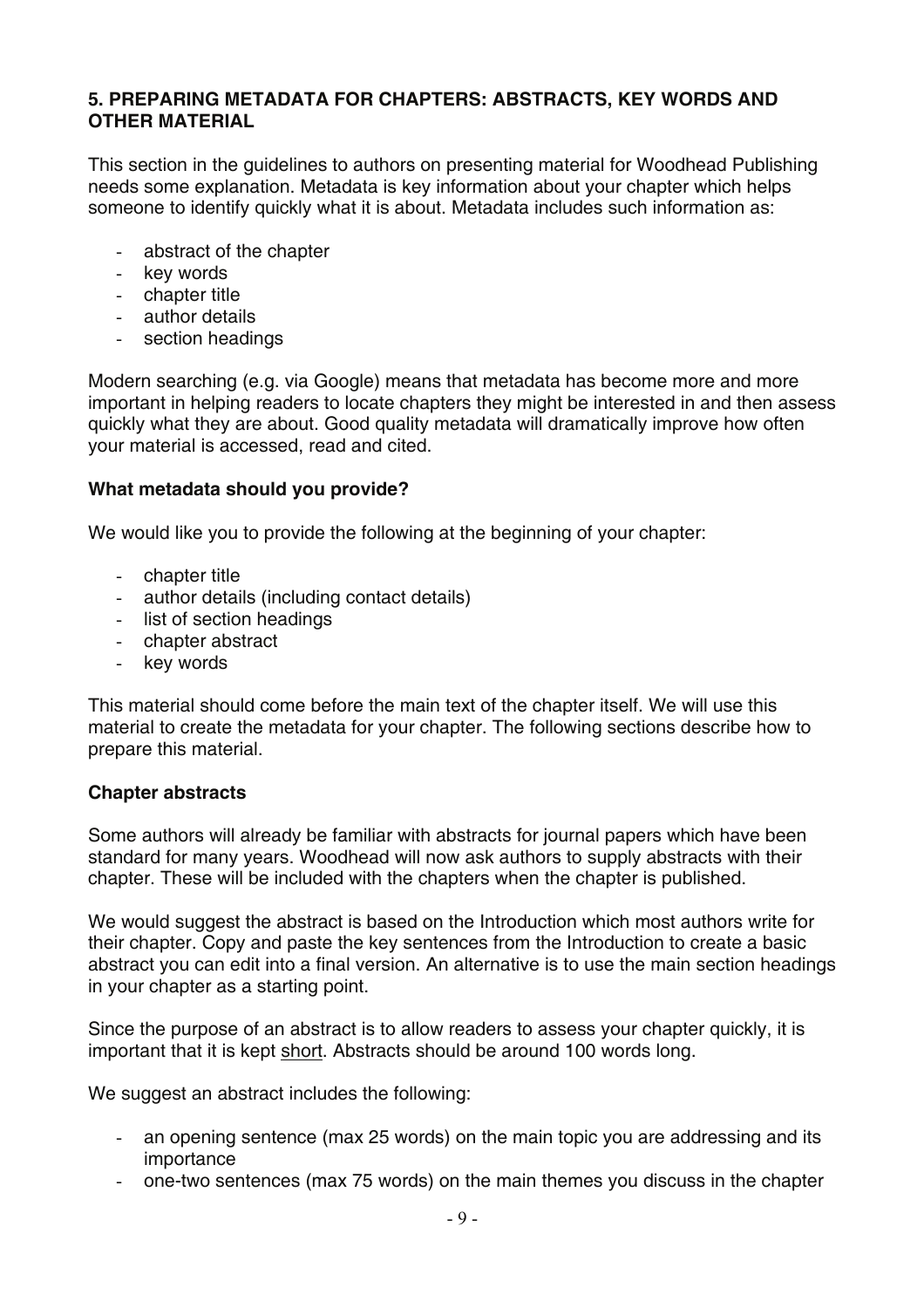Some examples of abstracts are given below (the abstracts are in a smaller typeface to distinguish them from the main text; you do not need to use a smaller typeface in practice):

#### **Chapter title**: Interfaces in non-oxide ceramic composites

**Abstract**: This chapter discusses two types of interface in non-oxide ceramic composites (grain and interphase boundaries) and how they affect material strength and toughness. The chapter first reviews the use of transmission electron microscopy (TEM) techniques to identify intergranular amorphous phases at interphase boundaries in engineering ceramics and non-oxide composites. The chapter then discusses theoretical models for identifying preferred orientation relationships which would improve ceramic composite strength and toughness.

#### **Chapter title**: Continuous yarns from electrospun nanofibres

**Abstract**: Electrospinning is an effective method for obtaining continuous nano- and micro-fibres from natural and synthetic polymers. The chapter first discusses key terms and applications of electrospun fibres. It then describes ways of controlling fibre orientation during electrospinning to obtain short or noncontinuous and continuous yarns.

**Chapter title**: The use of bitter blockers to replace salt in food products

**Abstract**: The chapter begins by discussing the drive to reduce salt in food products. It then reviews the science of taste perception, before describing ways of identifying compounds that decrease the perception of bitterness. The chapter includes a case study of a bitter blocker used to decrease the sodium content in food products without reducing their palatability.

#### **Key words**

Together with an abstract, key words are an important way for a reader to locate a chapter and then assess quickly what the chapter is about. We would like authors to supply key words with their chapter as well as an abstract. Please bear in mind the following:

- you should list no more than 5 key words/phrases
- the abstract or Introduction to the chapter is often a good start in identifying key words
- please include only very specific terms e.g. particular types of material or technique. As an example 'non-oxide ceramic composites' is better than either 'ceramics' or 'composites' which are too general to be useful in a search
- spell out terms rather than include acronyms on their own e.g. 'transmission electron microscopy (TEM)' rather than just 'TEM'

Some examples of key words are given below (together with the accompanying abstract; the abstracts and key words are in a smaller typeface to distinguish them from the main text; you do not need to use a smaller typeface in practice):

**Chapter title**: Interfaces in non-oxide ceramic composites

**Abstract**: This chapter discusses two types of interface in non-oxide ceramic composites (grain and interphase boundaries) and how they affect material strength and toughness. The chapter first reviews the use of transmission electron microscopy (TEM) techniques to identify intergranular amorphous phases at interphase boundaries in engineering ceramics and non-oxide composites. The chapter then discusses theoretical models for identifying preferred orientation relationships which would improve ceramic composite strength and toughness.

**Key words**: non-oxide ceramic composites; grain and interphase boundaries; transmission electron microscopy (TEM); intergranular amorphous phases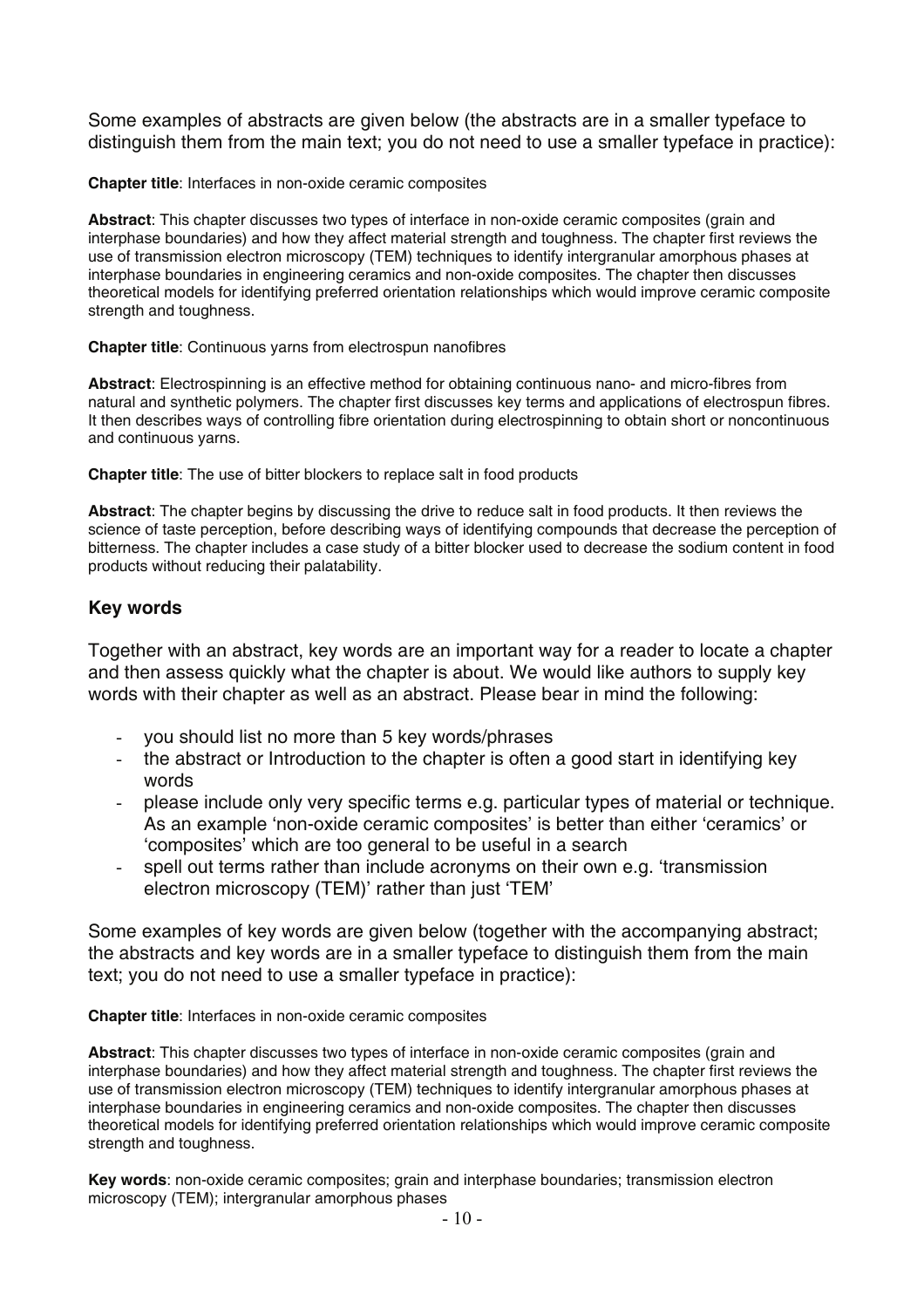**Chapter title**: Continuous yarns from electrospun nanofibres

**Abstract**: Electrospinning is an effective method for obtaining continuous nano- and micro-fibres from natural and synthetic polymers. The chapter first discusses key terms and applications of electrospun fibres. It then describes ways of controlling fibre orientation during electrospinning to obtain short or noncontinuous and continuous yarns.

**Key words**: electrospinning; nanofibres; microfibres; short yarns; noncontinuous yarns; continuous yarns

**Chapter title**: The use of bitter blockers to replace salt in food products

**Abstract**: The chapter begins by discussing the drive to reduce salt in food products. It then reviews the science of taste perception, before describing ways of identifying compounds that decrease the perception of bitterness. The chapter includes a case study of a bitter blocker used to decrease the sodium content in food products without reducing their palatability.

**Key words**: bitter blocker; salt reduction; sodium content in food

#### **Chapter title**

Although most contributors already do this, please include the chapter title at the beginning of your chapter. You may wish to use the suggested title from the original contents, or you may prefer to add a new title which reflects how the chapter has developed.

If you do add a new title, please try to make it as clear and specific a description of what the chapter covers as possible. Potential readers will use the chapter title to assess whether the chapter is relevant to them or not. As an example, a chapter title 'Interfaces' or even 'Interfaces in ceramics' does not provide a clear description of what the chapter covers. Readers will need a clearer and more specific title such as:

Interfaces in non-oxide ceramic composites

Similarly, a chapter title 'The use of bitter blockers' doesn't really explain what the chapter covers. Readers will need something clearer and more specific such as:

The use of bitter blockers to replace salt in food products

They will then have the key information to decide if the chapter covers what they are interested in.

#### **Author details**

Although most contributors already do this, please provide your name and address details at the beginning of your chapter. Our house style for authorship of chapters is e.g.:

R. A. Smith, University of Pennsylvania, USA

If you prefer us to include more than one initial (e.g. to distinguish you from other academics with similar names), please include them.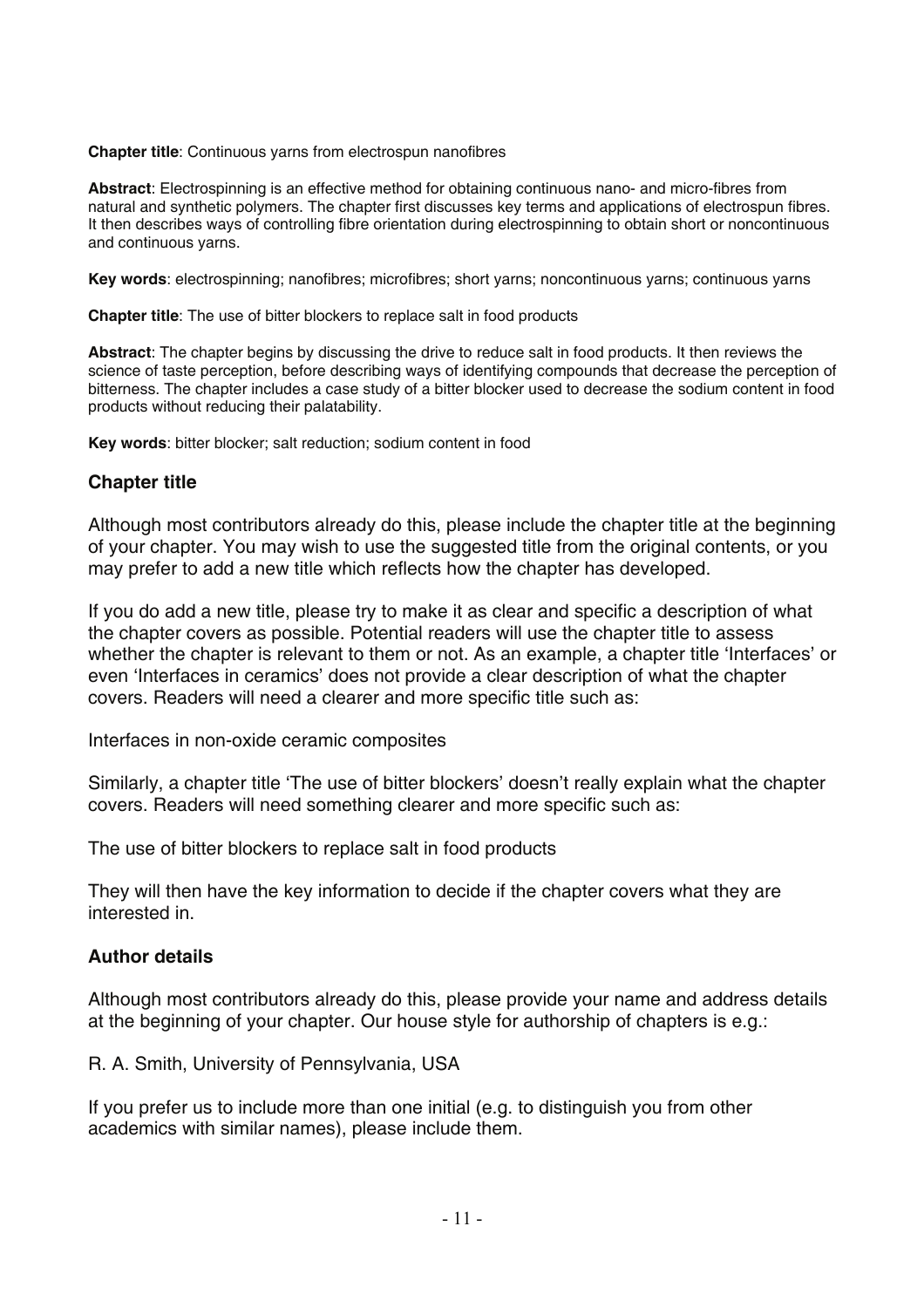We normally include author address details in the books we publish. We also use them to contact authors during production and to send them finished copies of the book to which they have contributed. We need name and address details as in following example:

Professor R. A. Smith Department of Engineering University of Pennsylvania Secker Building 105 Campus Avenue **Pittsburgh** Pennsylvania 01594 USA

e-mail: ralf.smith@upenn.edu

We need a postal address and confirmation of your e-mail address. If there is more than one author of a chapter, please indicate who the lead author is by using an asterisk in the address details. We will send copyediting queries and proofs to the lead author. As an example:

Professor R. A. Smith\* and Dr D. R. Jones Department of Engineering University of Pennsylvania Secker Building 105 Campus Avenue **Pittsburgh** Pennsylvania 01594 USA

### **Section headings**

Please include a list of contents for the chapter at the beginning of your chapter, including all the section headings (main headings, sub-headings etc.). We will use your chapter contents list to put together the contents for the chapter as a whole. The main section headings will also help readers to identify what your chapter is about.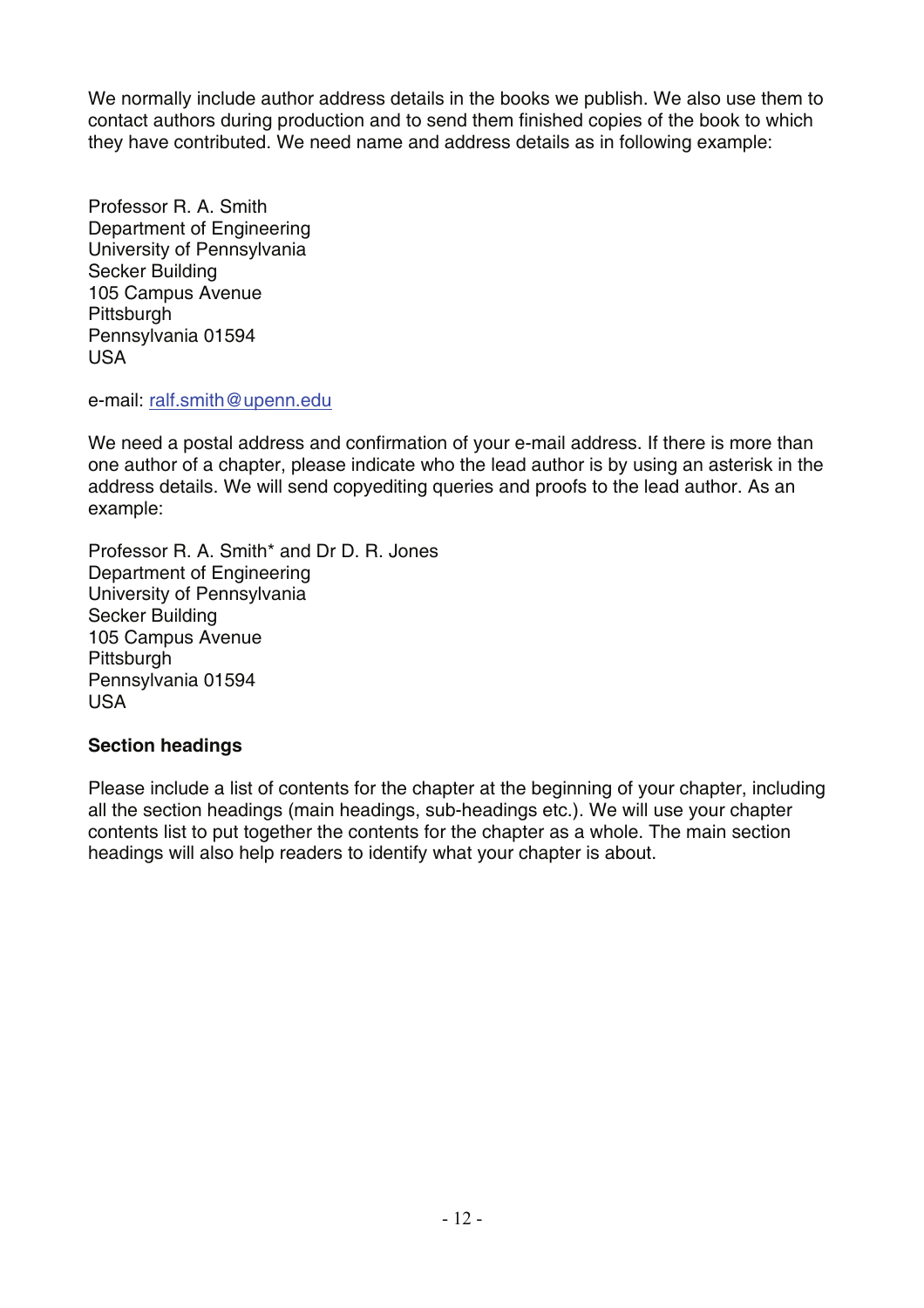## <span id="page-12-0"></span>**6. REFERENCES: THE HARVARD SYSTEM**

We would ask you to use the **Harvard system** for references. Please ensure that the reference in the text and in the list of references tallies in details such as spelling of the author's name, etc.

#### **Referring to a source in the text**

Mention of references in the text should follow one of the following styles, depending on the context (bold is used here for emphasis only, and should not be used in practice):

Impact strength is, in part, a function of material molecular structure **(Johnson, 1972)**.

**Johnson (1972)** has pointed out that impact strength is, in part, a function of molecular structure.

If you wish to refer to a specific page in a reference, for example, you could put the following:

Impact strength is, in part, a function of material molecular structure **(Johnson, 1972, p21)**.

**Johnson (1972, p.21)** has pointed out that impact strength is, in part, a function of molecular structure.

Use an a, b, c etc. if referring to different publications by the same author in the same year e.g.: (Johnson, 1972a). It is best to use 'a' for the oldest publication, 'b' for the next oldest etc.

### **Listing reference details at the end of a chapter**

References should be listed alphabetically by author at the end of the chapter. Please supply the list of references in double-spaced type. The following basic style should be used in the references at the end of the chapter (in this case, we have not used doublespacing to make the layout easier to follow):

Published book - author, year, *title*, location, publisher (see example below)

Johnson W (1972), *Impact strength of materials*, London, Arnold.

Journal article - author, year, *title*, journal, volume, pages (see example below)

 Chirwa E C (1993), 'Theoretical analysis of tapered thin-walled metal invertbuktube', *Int J Mech Sci*, 35, 25−51.

#### **References to web pages and e-books**

Author's/Editor's Surname, initials (if a person; if not, list organization), Year. Title. (Edition). Place of publication: Publisher (if ascertainable). Available from: URL [Accessed Date].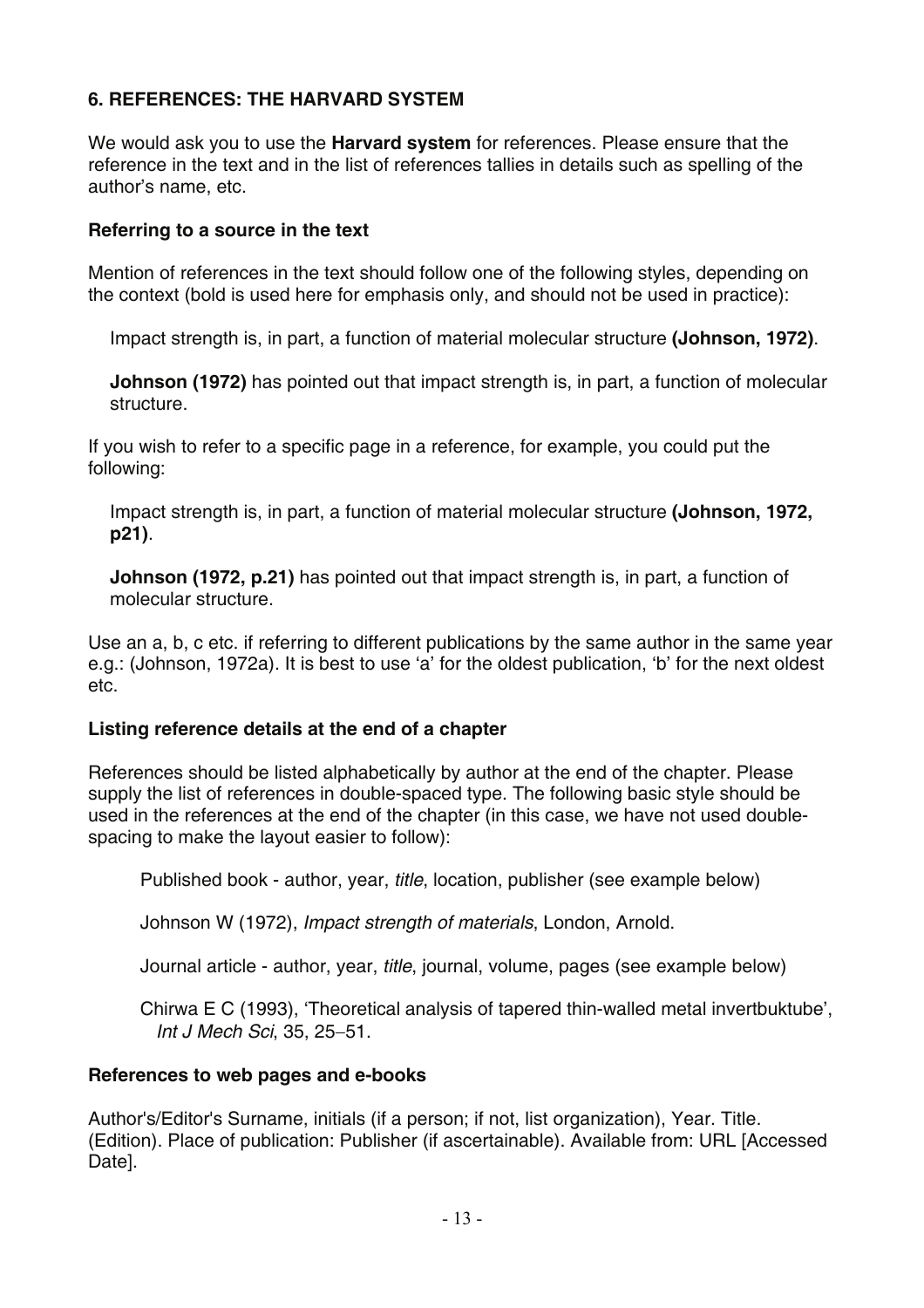e.g. Smith W (2006), Qualitative research methods, London, National Centre for Social Research. Available from: http://www.natcen.ac.uk/natcen/pages/hw\_qualitative.htm [Accessed 14 August 2006].

### **Listing different types of reference**

If you are referring to a chapter in a multi-contributor book, you should use the contributor's name e.g. (Smith, 1999). This will then appear in the references as:

 Smith L (1999), 'The development of probiotic foods', in Gibson G and Williams C, *Functional Foods*, Cambridge, Woodhead, 52−75.

If you are referring to a publication with two authors, put e.g. (Smith and Johnson, 1972) in text. The full reference would read:

Smith E and Johnson W (1972), *Impact strength of materials*, London, Arnold.

If you are referring to a publication with more than two authors, put e.g. (Smith *et al*., 1972) in text. The full reference would read:

Smith E, Johnson W and Jones S (1972), *Impact strength of materials*, London, Arnold.

If you are referring to an anonymous publication produced by a government institute, for example, you can put the relevant acronym in the text e.g. (COMA, 1994). The full reference would read:

COMA (1994), *Nutritional aspects of cardiovascular disease: report no. 46 of the Committee on Medical Aspects of Food Policy*, London, HMSO.

If you are referring to an anonymous publication with no known author, you would put e.g. (Anon., 1972) in the text. The full reference would read:

Anon. (1972), *Impact strength of materials*, London, Arnold.

## **Referring to legislation**

Since it was not covered in the original Harvard guidelines, there are a number of ways of referring to legislation. We suggest you choose from the following options. One option is to refer to the organisation responsible for the legislation. As an example, you would put e.g. (USDA, 2002) in the text. The full reference would read:

USDA (2002), 'Food contact system notification system: final rule', *Federal Register* 67(98), 36582-36596.

An alternative is to refer to legislation in the text by a brief title, with full details in the references. As an example, you might put in the text (bold is used here for emphasis, and should not be used in practice):

 Plastic materials coming into contact with food are dealt with in **Commission Directive 2002/72/EC**.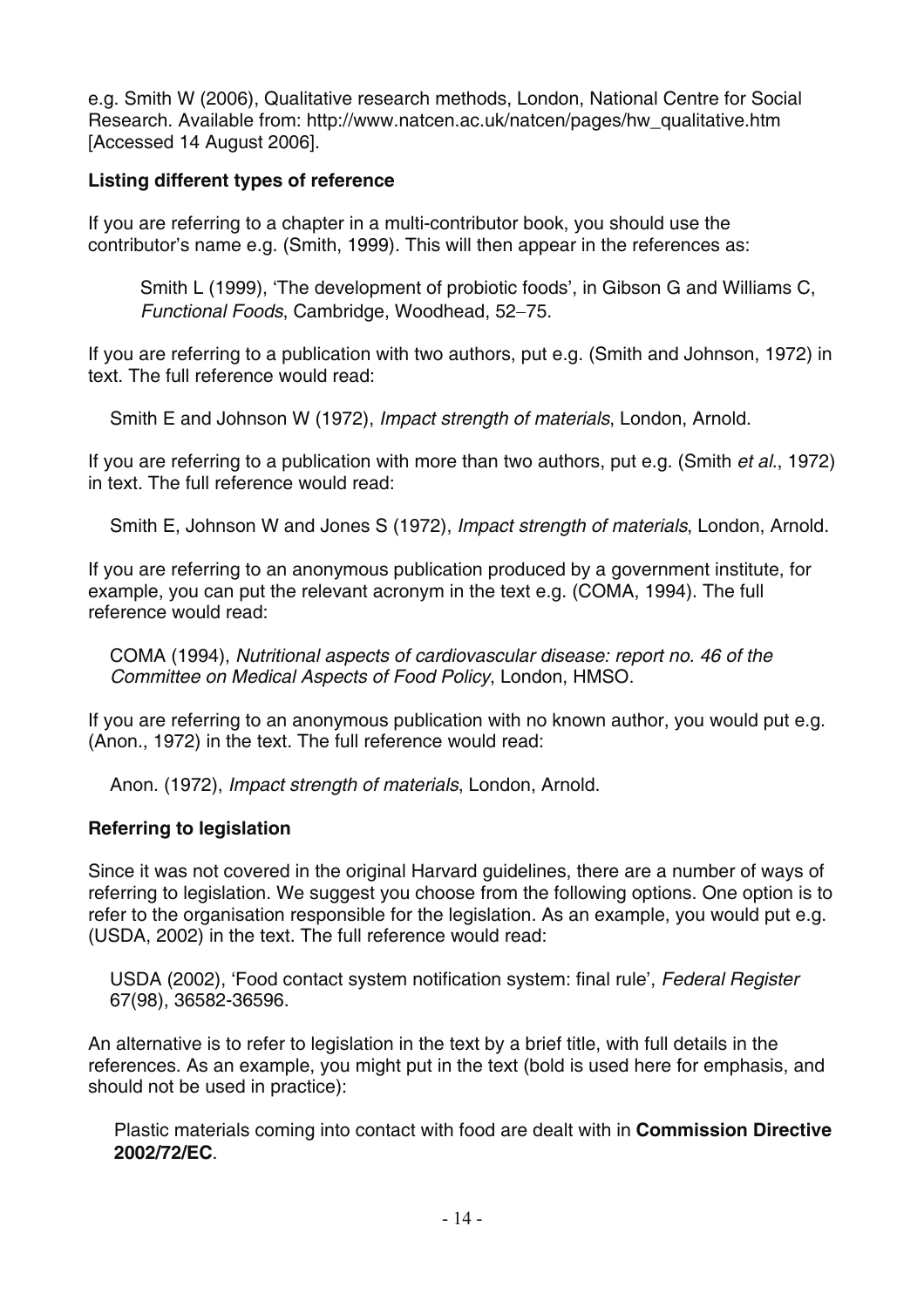#### The EU has limited the types of plastic that can be used in food packaging (**Commission Directive 2002/72/EC**).

The full reference at the end of the chapter would read:

 Commission Directive 2002/72/EC of 6 August 2002 relating to plastic materials and articles

intended to come into contact with foodstuffs. Corrigendum OJ L39, 13.02.2003, p.2.

If you have any concerns about how best to refer to legislation, please contact us and we will do our best to help.

### **Other referencing systems**

**Please do use the Harvard system. This is our preferred method for referencing**. Though this is only allowed in exceptional circumstances, if it has been agreed that the

book should include numbered references, please note the following:

- **Solut** signal references within the text with superscript numbers which should fall outside the punctuation, i.e. .... in experiments carried out by Johnson.<sup>5</sup>
- $\blacksquare$  references should normally be cited in numerical order.
- $\blacksquare$  reference numbers should be typed in manually rather than by using an automatic numbering facility provided by your word processor
- $\blacksquare$  the following styles should be used:

Published book - author, *title*, location, publisher, year (see example below)

1 Johnson W, *Impact Strength of Materials*, London, Arnold, 1972.

Journal article - authors, title, *journal*, year, volume, pages (see example below)

2 Chirwa E C, 'Theoretical analysis of tapered thin-walled metal inverbucktube', *Int J Mech Sci*, 1993, 35, 325−51.

### **Footnotes**

Footnotes can be used to provide source references where there are so few as not to warrant numbered lists at the end of each chapter. Discursive footnotes should be avoided wherever possible by incorporating the material into the main text (or omitting it altogether). Do not use automatic footnote facilities provided by word processing packages.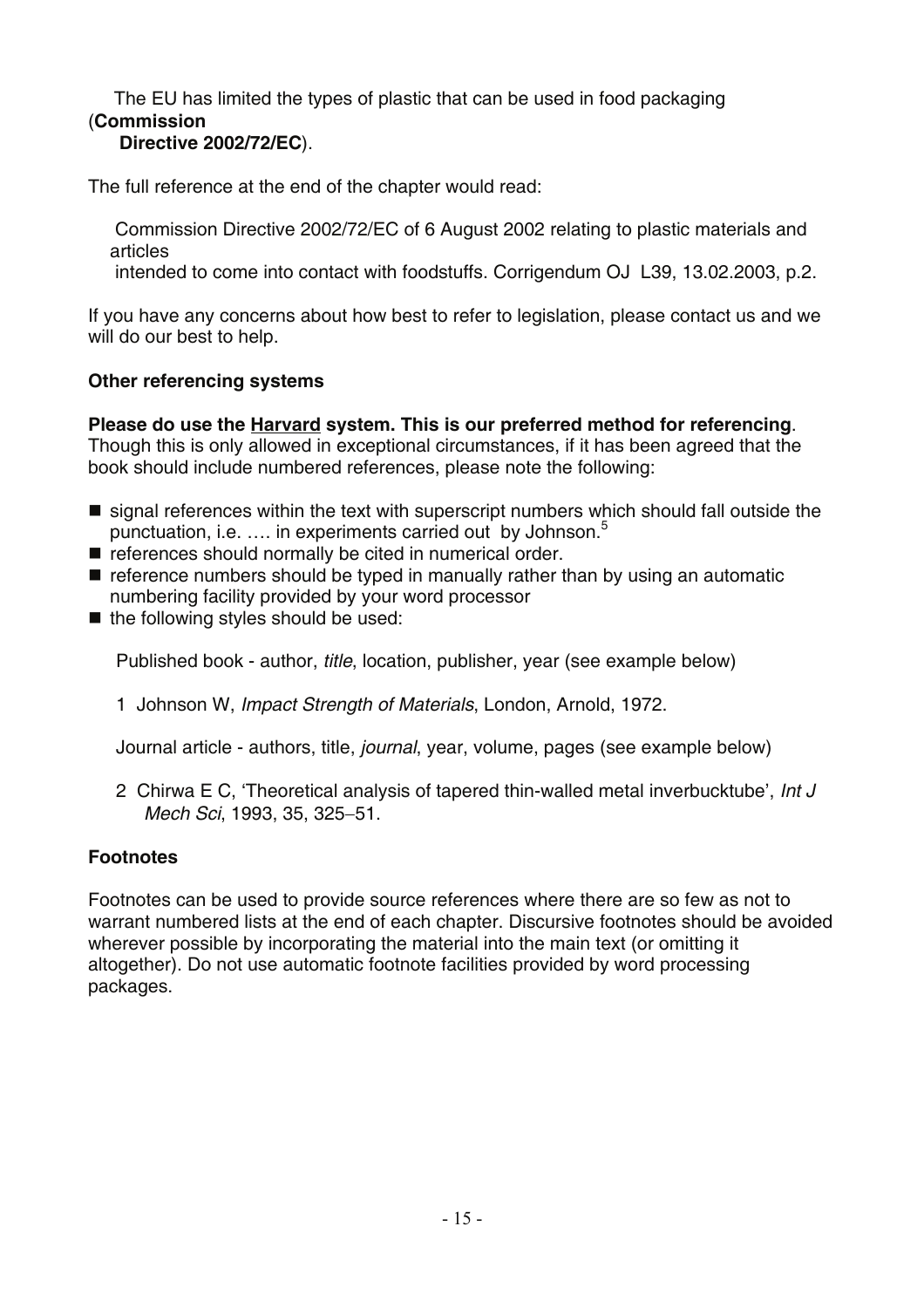## <span id="page-15-0"></span>**7. PREPARING TABLES**

Please follow these guidelines in preparing tables:

- tables should not be incorporated into the text but **supplied separately** (they will be set separately by the typesetter and then dropped into the text).
- please save **each table as a separate file** (for example, if there are 8 tables in a chapter, they should be in 8 separate files). To make life easier, please put the table number as the file name. This will make it easier for both you and us to identify which table is which.
- tables should have a heading (to make it easy to identify them), but please provide **a separate list of table captions** should also be provided. Having a separate list makes life easier for the typesetter who will set the tables and table captions separately and add the captions once the table is formatted. Table sources should be included if necessary.
- $\blacksquare$  tables should be numbered decimally within chapters i.e. tables in chapter 1 are numbered 1.1, 1.2, 1.3 etc., those in chapter 2 are numbered 2.1, 2.2, 2.3 etc.
- tables should be referenced in the text, for example, '(see Table 1.1)' or 'Table 1.1 shows….'. The typesetter will place the table as close to the text reference as possible. Please **do not** put the full table caption in the text. It will only have to be removed by the typesetter. Tables are set separately, the captions added, and are then dropped into the text where they will fit best.
- if you are using any material for which you think you might need permission, you will need to deal with it as soon as you can. Please see Section 4 of these guidelines. Please note that leaving permissions clearance too late may mean we have to exclude material for which permission has not been granted.
- use double-spacing unless the table is so large that this is impractical.
- if this is feasible, only rule horizontally above and below the column headings and at the end of the table. No vertical ruling is required. This is the style we use for tables and is one favoured by or readers.
- use a capital letter on the first letter of the first word of each entry. A sample table is shown below.

|                                  | 1970           | 1980 | 1985 | 1990 |
|----------------------------------|----------------|------|------|------|
| Contact with outside salesperson |                | 3    | 4    | 4    |
| Frequency and speed of delivery  | $\overline{2}$ |      |      | 2    |
| Price                            | 3              | 2    | 3    | 4    |
| Range of available products      | 4              | 4    | 4    | 3    |
|                                  |                |      |      |      |

Table 1.1 What customers want from customer service

Note: customers were asked to score the four different components with 4 being the most important and 1 the least important. Source: Research by MORI for National Consumer Council 1994.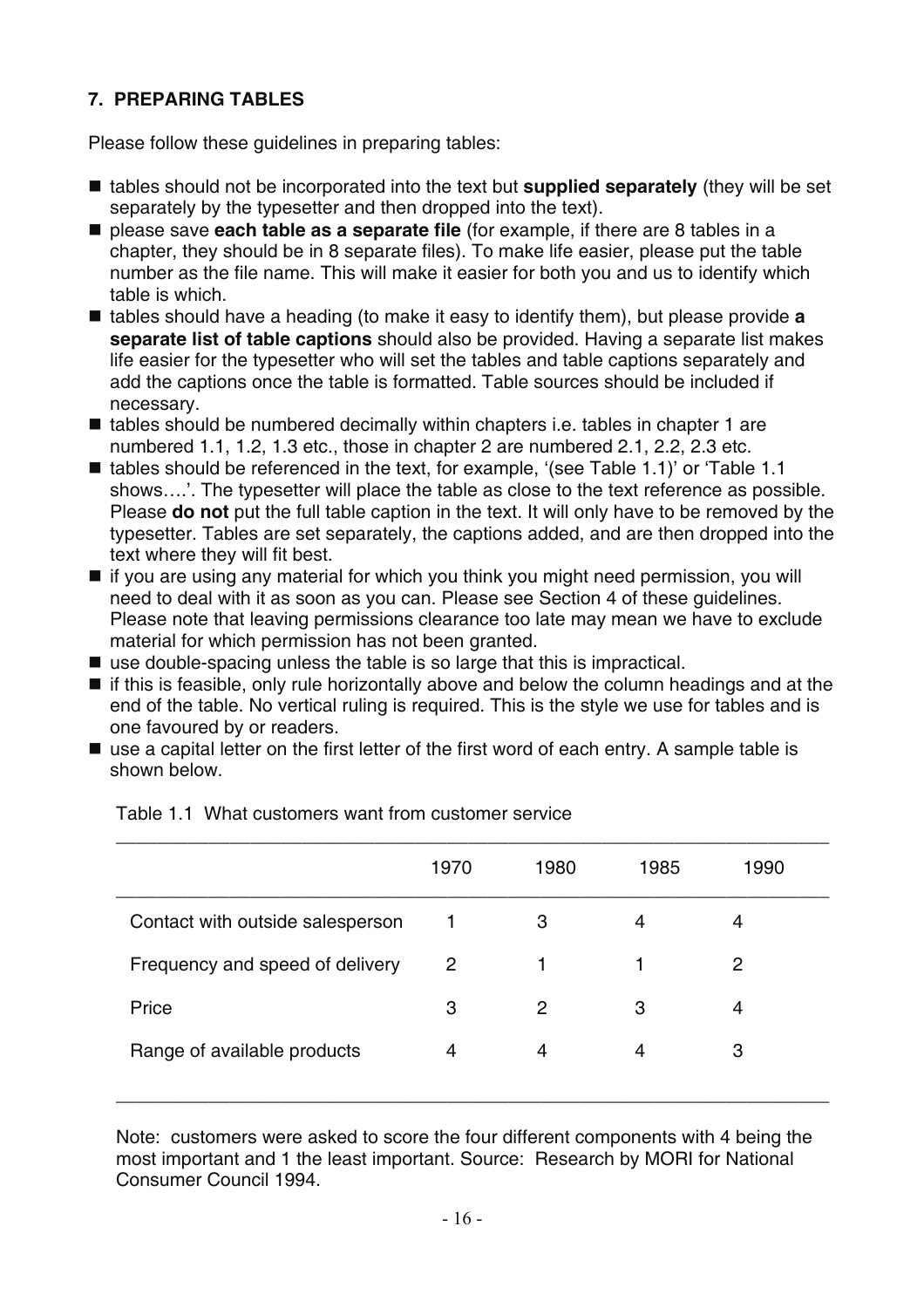## **8 SUPPLYING PHOTOGRAPHS/HALF-TONES**

Figures include both photographs (also called half-tones) and line artwork: there are separate guidelines for each. This section covers photographs/half-tones. General points about figures (whether photographs or line drawings) are:

- $\blacksquare$  please use one single, numerical sequence for all figures in a chapter (whether photographs or line drawings). Please **do not** number photos and line drawings separately
- $\blacksquare$  figures should be numbered decimally within chapters i.e. figures in chapter 1 are numbered 1.1, 1.2, 1.3 etc., those in chapter 2 are numbered 2.1, 2.2, 2.3 etc.
- $\blacksquare$  figures should be referenced in the text, for example, '(see Fig. 1.1)' or 'Fig. 1.1 shows….'. The typesetter will place the figure as close to the text reference as possible.
- **P** please provide a separate list of figure captions. Having a separate list makes life easier for the typesetter who will set the figure captions separately and add the captions once the figure is formatted. Figure sources should be included if necessary.
- $\blacksquare$  please **do not** put the full figure caption in the text. It will only have to be removed by the typesetter.
- $\blacksquare$  if you are using any material for which you think you might need permission, you will need to deal with it as soon as you can. Please see Section 4 of these guidelines. Please note that leaving permissions clearance too late may mean we have to exclude material for which permission has not been granted.
- unless it has been specifically agreed otherwise, **please do not provide any colour material**. We have had to exclude some colour material because it is meaningless to the reader when reproduced in black and white

If you are supplying hard copies of photographs:

- $\blacksquare$  they should be black and white, glossy originals (not coloured) obtained from the original negative.
- $\blacksquare$  each photograph should be labelled with its figure number and, if necessary, an indication of which way up it should go.
- do not write directly on the backs of photographs a typed or handwritten label should be stuck on instead. If handwritten, try to use pencil – we have found that ink can smudge other pieces of artwork.

If you are supplying photographs electronically, please remember:

- please supply them saved in TIFF or JPEG format with a resolution of at least 300 dpi at a width of 10cm. 10cm is the likely width of the figure on the final printed page. A resolution of 300 dpi at this width will ensure a clear, well-defined image. Anything less is likely to appear blurred on the final printed page. It will look poor and will not be useful to the reader.
- $\blacksquare$  If you are supplying images from a digital camera, please save them to the largest number of pixels allowed by the camera and supply them as JPEG files with a resolution of at least 300 dpi at a width of 10cm
- photographs should **not** be incorporated into the text but kept separate (they will be dealt with separately by the typesetter and then dropped into the text).
- **P** please save each photograph as a separate file labelled by the figure number you use in the text.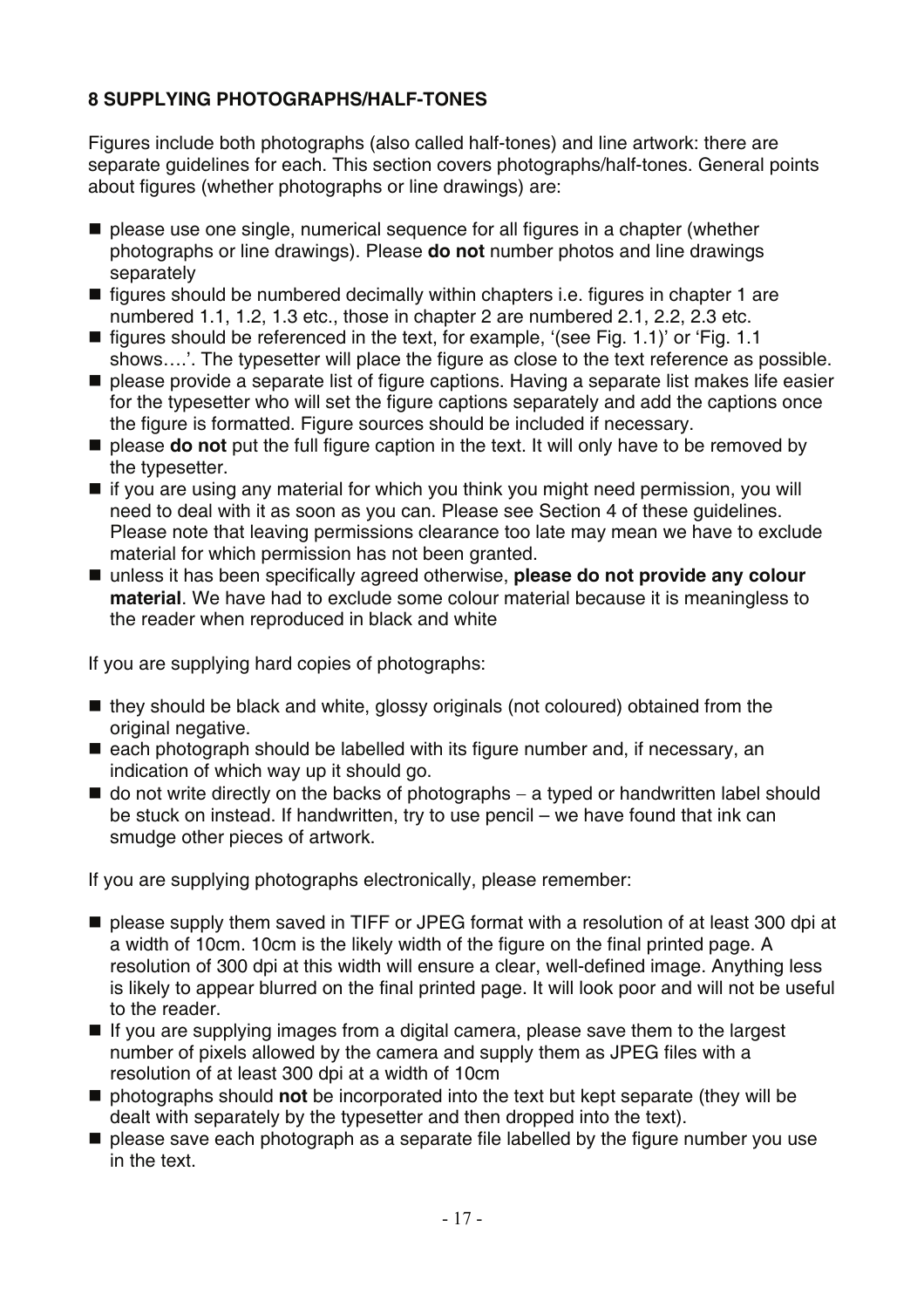- It is particularly important to note that we cannot use photographs supplied as **Word, Powerpoint or PDF documents (the quality isn't high enough to reproduce clearly).**
- unless it has been specifically agreed otherwise, **please do not provide any colour material**. We have had to exclude some colour material because it is meaningless to the reader when reproduced in black and white

Please note that we have had to exclude some scanned material because its quality was too poor for inclusion. If we find the material you supply does not reproduce well, we will exclude it and amend the text accordingly. If you are supplying half-tones electronically, we suggest you send them separately to us as soon as you think you might use them, asking us to check their quality. Please don't wait until you've finished your chapter. If there is a significant quality problem, we may not be able to include the material. In this case, it would be best for you to know sooner so that you can amend the text of your chapter to remove references to such material.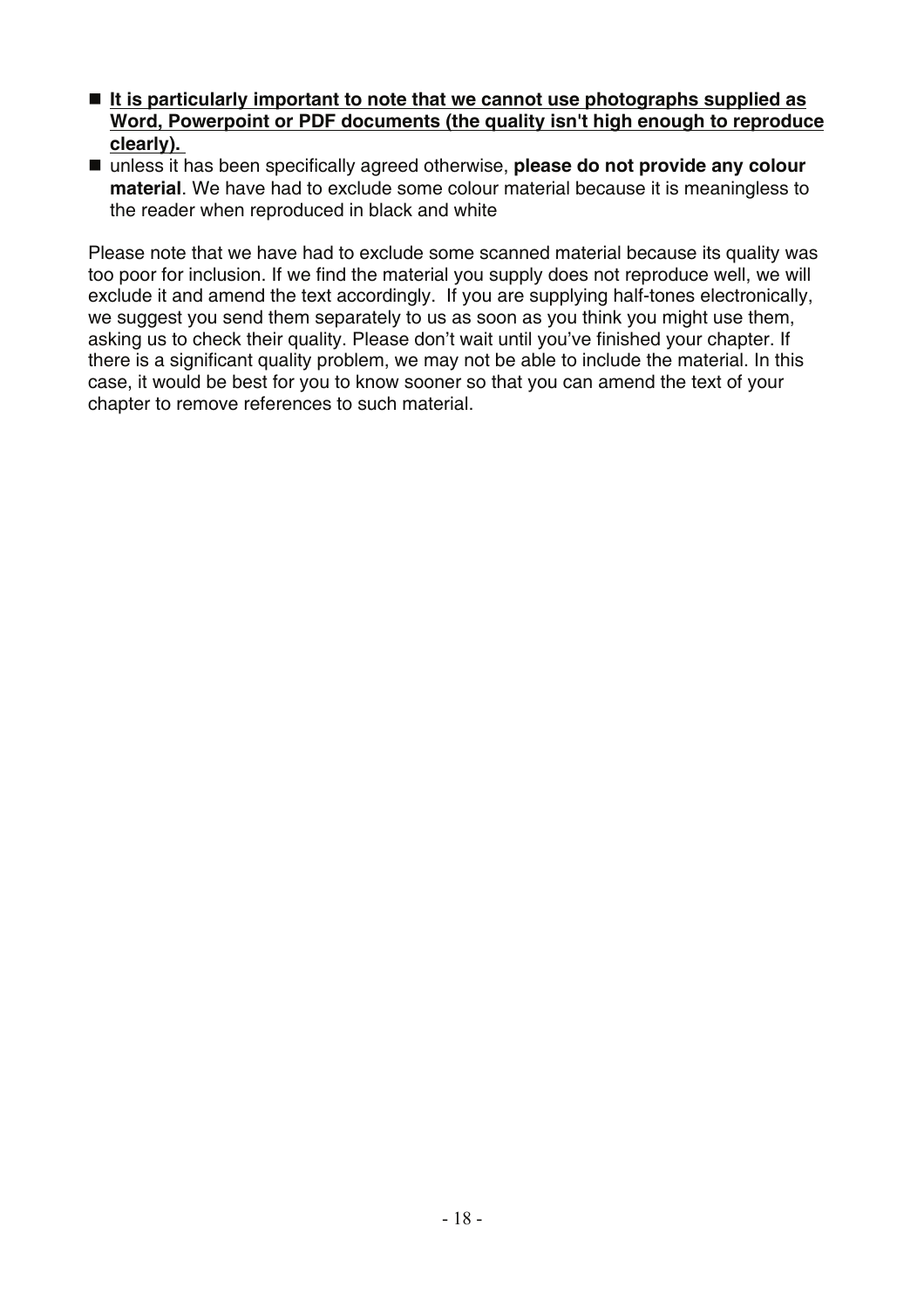## <span id="page-18-0"></span>**9 SUPPLYING LINE ARTWORK**

Line artwork includes graphs and drawings. There are two ways of supplying line artwork. You can supply them as hard copies for us to scan. Alternatively, you can provide them electronically. Our typesetters can accept line artwork in Photoshop, Freehand or Illustrator. Artwork created in these programmes should be saved as TIFF files. If you cannot create your line artwork in any of these programmes, please submit it in Microsoft Word (artwork submitted in this format will usually be redrawn).

General points to note are:

- figures should **not** be incorporated into the text; please **provide figures separately** (they will be set separately by the typesetter and then dropped into the text).
- please save each figure as a **separate file** To make life easier, please put as the file name the figure number (e.g. Figure 1.1). This will make it easier for you and us to identify which figure is which
- figures should have a heading (to make it easy to identify them), but please provide **a separate list of figure captions**. Having a separate list makes life easier for the typesetter who will set the figures and figure captions separately, format the figure and then add the caption. Sources (if required) should be included with the caption.
- $\blacksquare$  figures (including photographs) should be numbered decimally within each chapter, i.e. figures in Chapter 1 are numbered 1.1, 1.2, 1.3 etc; figures in Chapter 2 are numbered 2.1, 2.2, 2.3 etc.
- line artwork and photographs are both to be treated as figures, and numbered within the same system. Please do not number line drawings and figures separately
- $\blacksquare$  figures should be referenced in the text, for example, '(see Fig. 1.1)' or 'Figure 1.1 shows….'. The typesetter will place the figure as close to the text reference as possible. Please **do not** put the full figure caption in the text. It will only have to be removed by the typesetter. Figures are set separately, the captions added, and are then dropped into the text where they will fit best.
- unless it has been specifically agreed otherwise, **please do not provide any colour material**. We have had to exclude some colour material because it is meaningless to the reader when reproduced in black and white
- $\blacksquare$  if you are using any material for which you think you might need permission, you will need to deal with it as soon as you can. Please see Section 4 of these guidelines. Please note that leaving permissions clearance too late may mean we have to exclude material for which permission has not been granted.

If you are supplying hard copies only for us to scan, please note the following:

- line artwork should be printed on a high-resolution laser printer, on good quality, smooth paper.
- annotation should be in lower case type, except for the first letter of the first word. Use a sans serif typeface such as Arial or Helvetica.
- maximum dimensions are 110 mm width by 180 mm depth. Large figures can be used landscape.
- $\blacksquare$  please draw your figures oversize. We will then reduce them so that the definition is better. If you do this, please make sure that all figures are of a proportionate size with one another so that they can be reduced by the same amount. Please also remember to increase any type size so that, after reduction, it will be around 8 pt.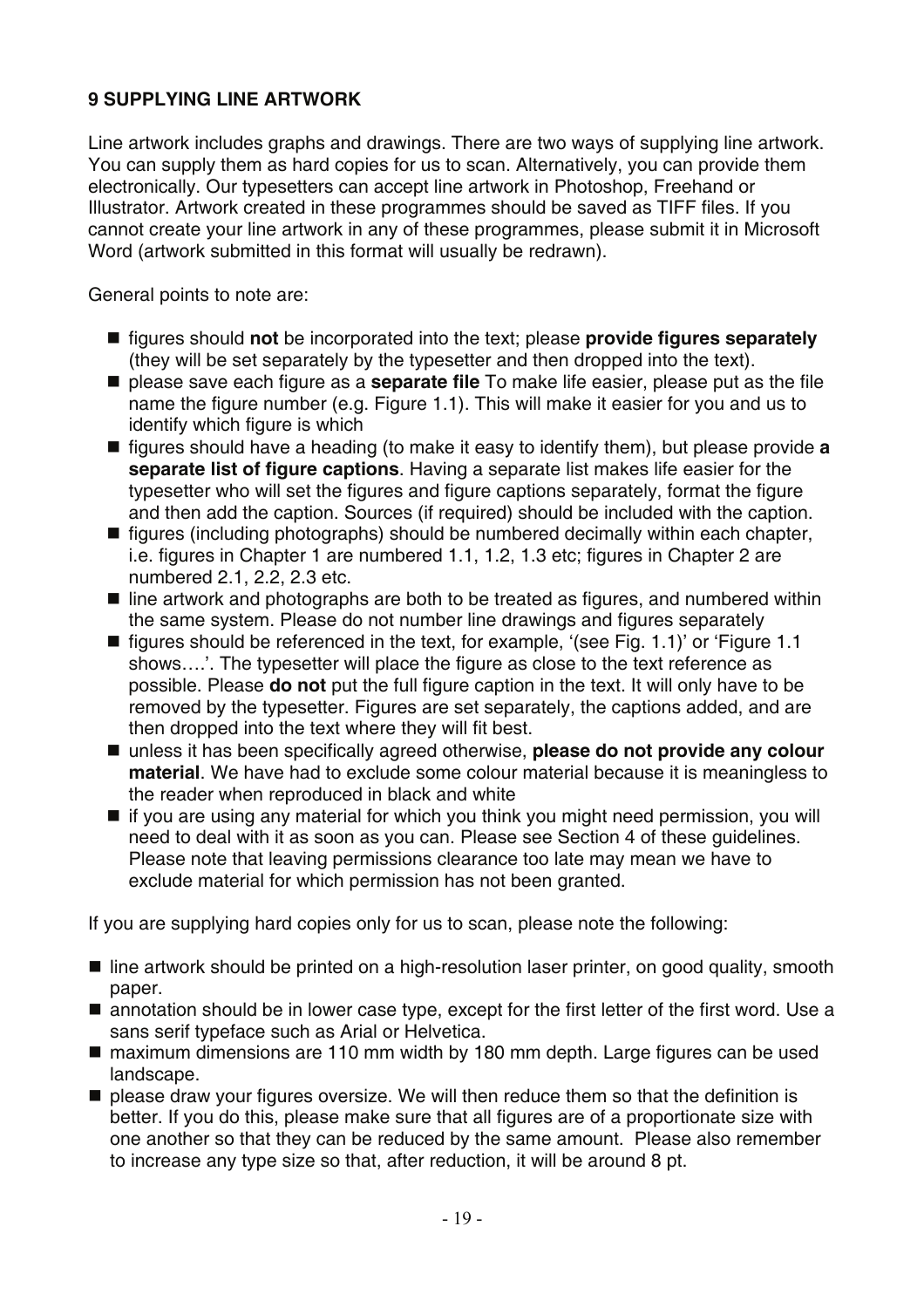- avoid using tints or, if essential, ensure that there is a coarse dot and at least 20% difference between one tint and another.
- avoid hairline rules as they do not reproduce well. For graphs and charts, use tick marks along axes rather than overall gridlines.

An example of a well-presented figure supplied electronically is shown below:



Please note the following points:

- $\blacksquare$  Figure avoids tints which will be hard to distinguish from one another
- Separate lines on graphs are clearly distinguished by the use of symbols rather than different tints: this works better in black and white
- Figure uses strong clear lines rather than hairline rules which may not show up clearly in the final printed version
- Captions are in a clear sans serif typeface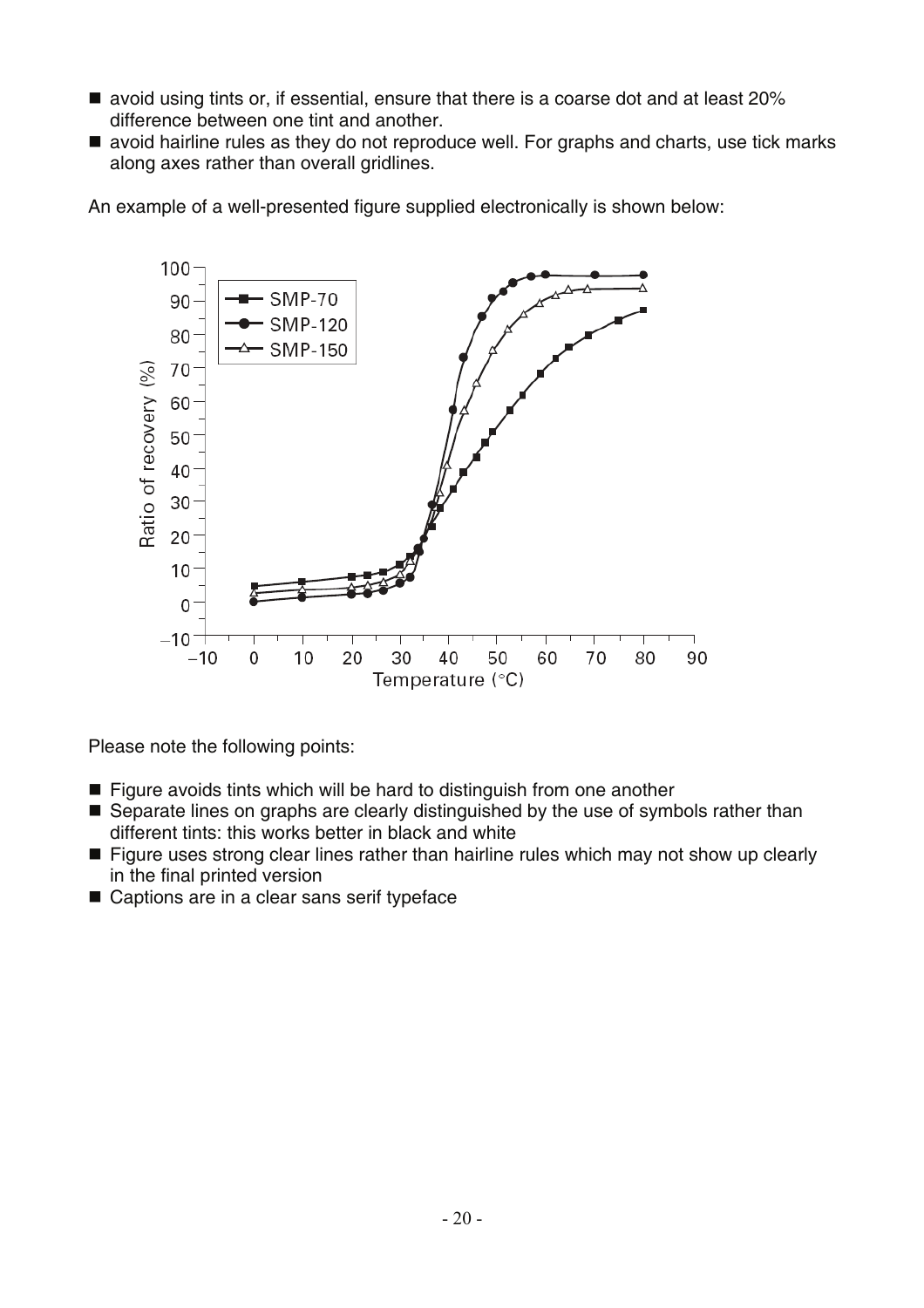## <span id="page-20-0"></span>**10. COPYRIGHT MATERIAL AND PERMISSIONS CLEARANCE**

When selecting text and illustrative material from other sources, you should be aware that it may be in copyright. If so, the permission of the copyright holder will be required before the material can be reproduced. The responsibility for obtaining and paying for this permission will usually rest with you. Copyright material includes:

- written material you may wish to quote
- statistics or data from other sources
- diagrams or illustrations from other sources
- **n** photographs

## **The rules governing copyright**

- $\blacksquare$  the term of copyright is currently 70 years from the end of the year of death of the writer, artist or photographer, or from the year of publication if the copyright rests with the publisher.
- copyright law in the UK includes a 'fair dealing' provision whereby up to 400 words in a single quotation (or a total of 800 words in more than one quotation from a single publication) may be used without permission. There is one major exception to this: however small it may be, if an extract is more than one-quarter of an article, it will need clearance. There are also fair dealing rules for poetry and drama quotations, on which the publisher can give advice. All quotations, however small, should be properly acknowledged and a source given.
- **Permission to use a figure or a diagram may not be necessary if you decide to adapt it** to meet specific requirements of your manuscript. This may, in effect, create a fresh copyright, depending on the nature of the adaptation. The source should be acknowledged as: 'adapted from….'. If in doubt, consult your commissioning editor. Many of our authors do adapt tables and figures in this way and, in doing so, may avoid the need to clear permission, though they still need to acknowledge the sources used.

## **Acknowledgement**

Whether or not you need to clear permission, you should acknowledge all published sources that you have made use of.

### **What information is needed for clearance?**

If you wish to use a quotation or illustrative material which needs clearance, please do the following:

- $\blacksquare$  record the figure or table number and title of the material you wish to reproduce
- $\blacksquare$  record the title, author and publisher of the publication from which the material was taken.
- make sure you have full details of the credit/source you may need to check the acknowledgements section of the book from which the material is taken.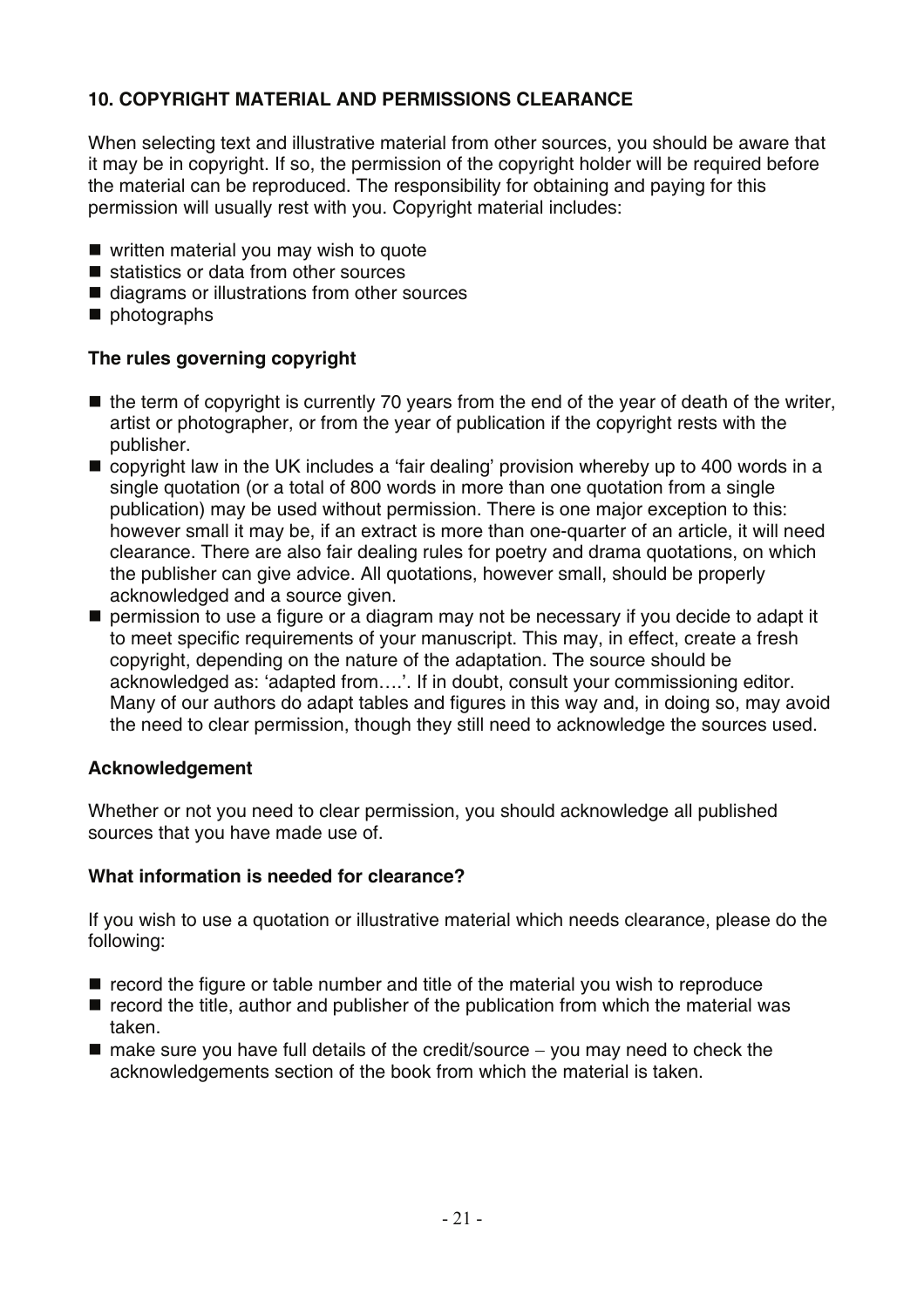## **How to clear permission for copyright material**

We suggest the following:

- start clearance **at least 3 months before delivery** of the final manuscript. Because it can take time, it may be best to start clearing permission as soon as you have decided you wish to use any copyright material
- list the material you need to clear so you can keep a check on what you've cleared or not
- $\blacksquare$  write/e-mail to ask permission to use figure in book (using the standard form  $-$  see page 19); in the case of a photograph, request permission from the original source
- $\blacksquare$  if need be chase
- $\blacksquare$  keep replies with your checklist (we will need copies for reference). Where a specific form of words is requested, please insert it into the your figure or table caption
- **E** decide whether you want to pay any fee requested or prefer to drop the figure from your chapter
- when your manuscript is ready, send the checklist plus copies of replies (we can refer to these replies if there are any queries from other publishers)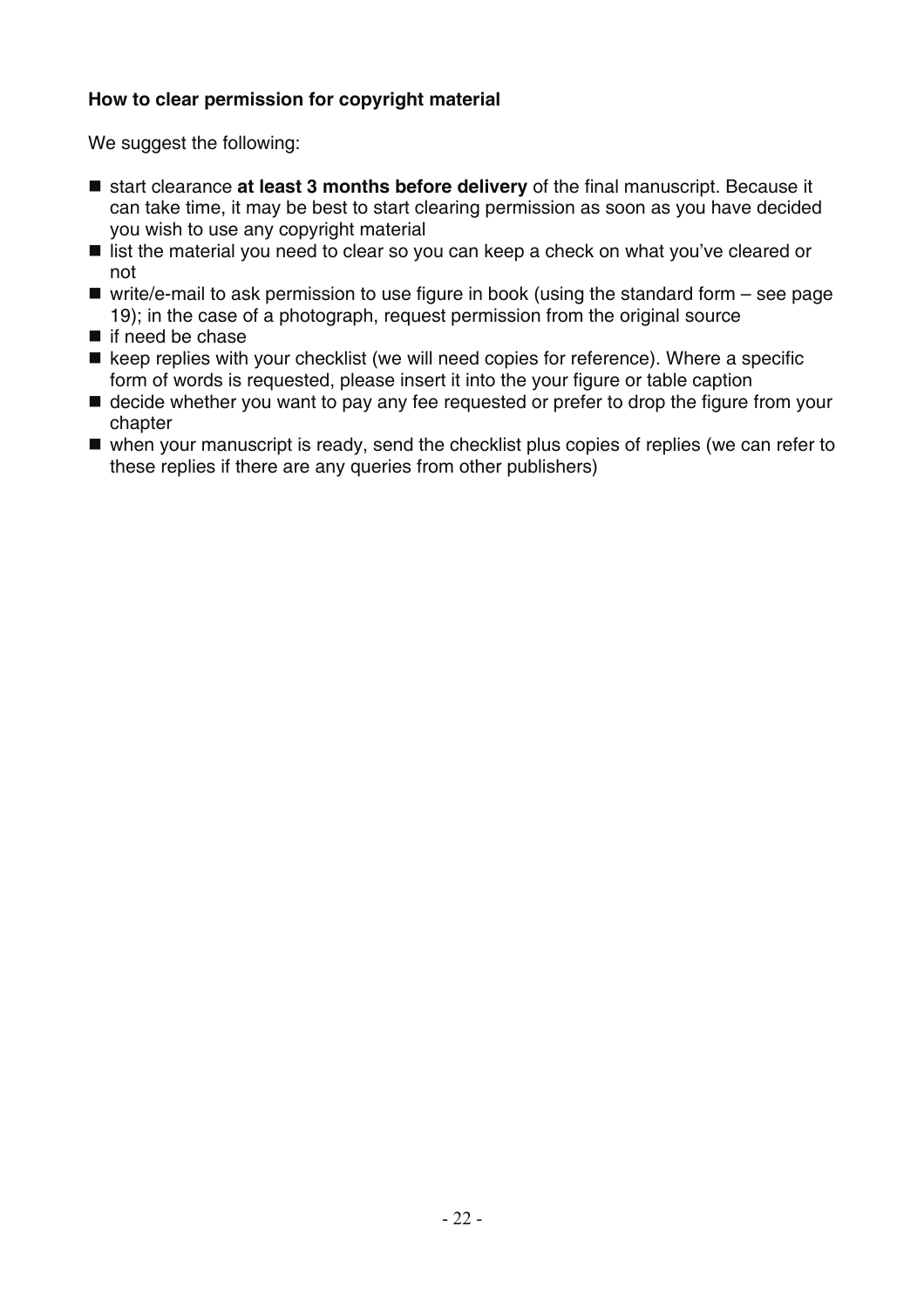## <span id="page-22-0"></span>**PERMISSIONS REQUEST FORM FOR COPYRIGHT MATERIAL**

To: *(copyright holder)* 

From: *(your name, address, e-mail and fax details)* 

I am contributing a chapter to the following book to be published by Woodhead Publishing Limited:

Book title: *(add details)* 

Editor: *(add details)* 

I request permission to reproduce the following material in it:

*(insert number and title of each figure or table you wish to use, page number in the book or article from which it appears and details of the book or article, including author and title)*

I request permission to use this material in this and all subsequent editions of this work published by Woodhead Publishing or its licensees for distribution throughout the world, in all media including electronic/online and microfilm.

Full acknowledgement will be given to the source of the material. Please indicate below if you require any special form of acknowledgement:

………………………………………………………………………………………………………… ………………………………………………………………………………………………………… …………………………………………………………………………………………………………

If you agree, please either sign below and fax back your reply or send me an e-mail (see address details at the top of this form). In approving this request, you warrant that you are the sole owner of the rights granted and that your material does not infringe anyone else's copyright. If you do not control these rights, please let me know who I should contact.

Permission is granted for use of the material cited:

Signed………………………………………. Date……………………

Thank you very much for your help. Please return the form to me at the address given above.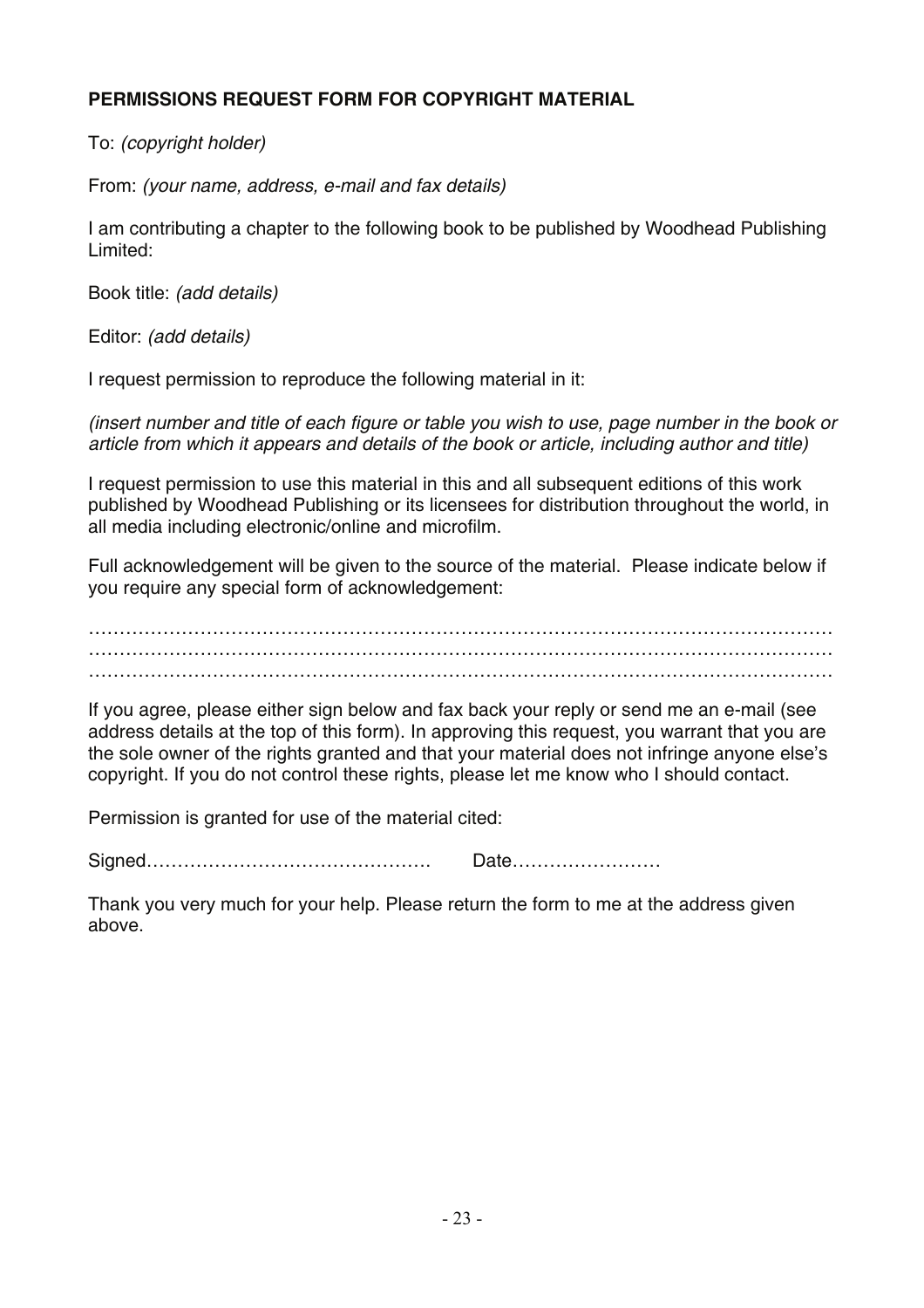### <span id="page-23-0"></span>**CHECKLIST WHEN SUBMITTING YOUR FIRST DRAFT**

This checklist should accompany first drafts of chapters supplied by contributors to edited books. It lists all the key points which will ensure that we can publish your chapter successfully. Please go through and tick off each statement or indicate Y/N once the task in question is complete. Thank you for your help.

Your name: Book to which you are contributing:

#### **TEXT**

Is the text double-spaced?

Are the pages numbered?

 Are there a suitable number of A-headings (an average of one every 6 pages of double-spaced text)? Have you put the relevant 'metadata' material at the front of the chapter: chapter title, authorship, author address details, chapter contents (including section headings), abstract and key words? Are the references complete and consistent with the text?

Is the text saved in Microsoft Word?

Is the text saved separately from the figures and tables?

#### **FIGURES**

 Are all the photographic figures you are supplying electronically supplied as TIFF or JPEG files with a minimum resolution of 300dpi at a width of 10cm?

 Do you need us to check the quality of any photographs you are supplying? If so, please send us an e-mail listing the ones you'd like us to check

If you need to clear permission for any photographs, have you begun to do so?

 Is each figure saved in a separate file? (For example, if there are 25 figures in a chapter, they should be saved in 25 separate files).

Have you supplied a list of figure captions, with sources if necessary?

Are the figures numbered correctly and consistent with the text?

Have you supplied only black and white figures? We do not usually include colour material

If you need to clear permission for any figures, have you begun to do so?

#### **TABLES**

Are the tables saved in Microsoft Word?

 Is each table saved in a separate file? (For example, if there are 8 tables in a chapter, they should be saved in 8 separate files).

Have you supplied a list of table headings, with sources if necessary?

Are the tables are numbered correctly and consistent with the text?

If you need to clear permission for any tables, have you begun to do so?

#### **GENERAL**

 If agreed, have you sent all files as email attachments to the editor as well as to Woodhead? Have you indicated what is missing from the first draft that might be included in the final draft? (e.g. references, figures)

 If you are planning to reuse text and illustrative material from other published sources, have you begun to seek permission to reuse this material? Please remember that we may not be able to use copyright material for which permission has not been cleared. In these cases, we may remove such material and amend the text accordingly

Please submit the checklist with your first draft. If you have not been able to tick all of the boxes above or answer yes to every question, please explain why in a covering e-mail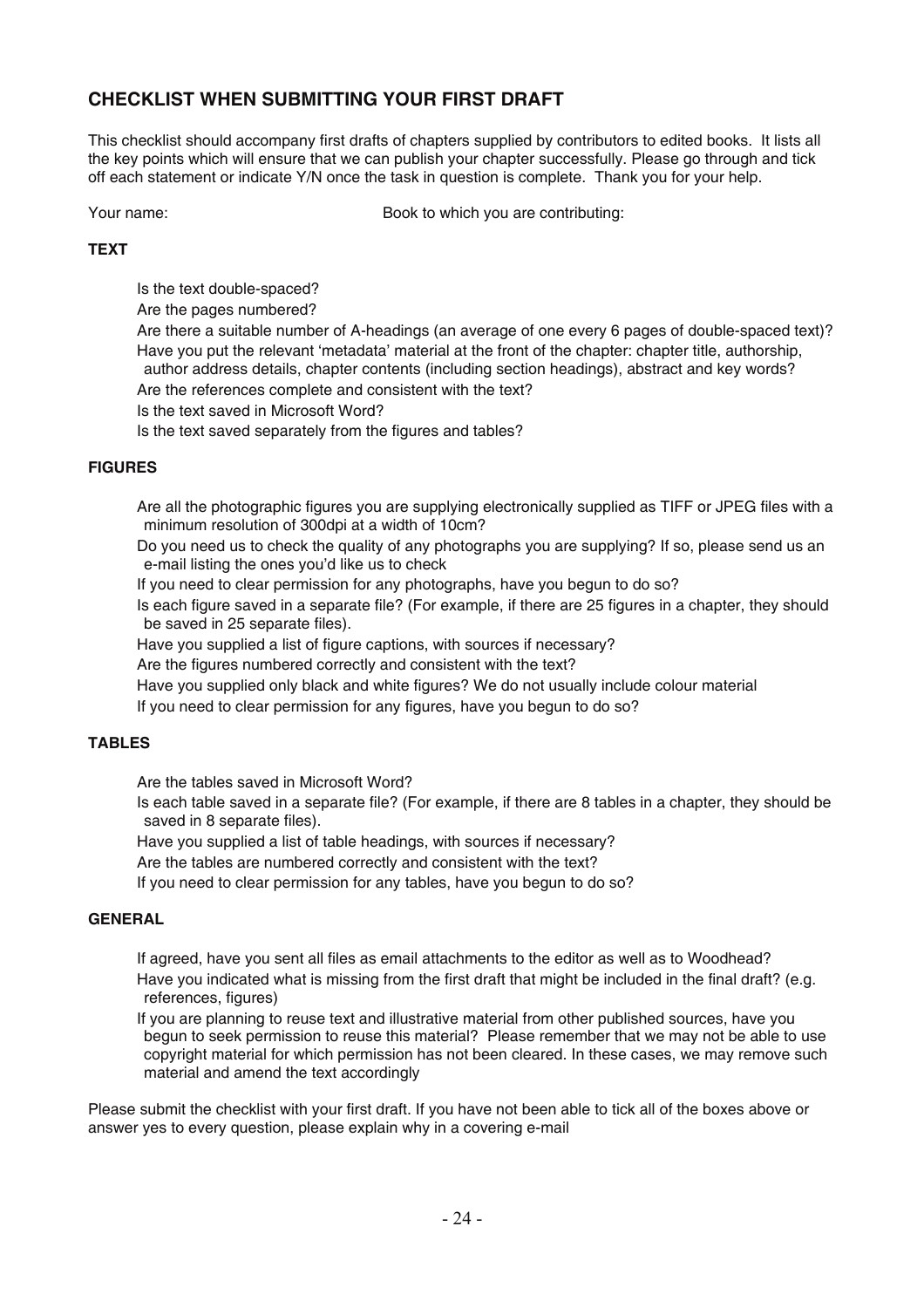### <span id="page-24-0"></span>**CHECKLIST WHEN SUBMITTING YOUR FINAL DRAFT**

This checklist should accompany final drafts of chapters supplied by contributors to edited books. It is designed to help ensure that everything is covered. Please go through and tick off each statement or indicate Y/N once the task in question is complete. The checklist can be sent in electronically or as hard copy. Thank you for your help.

Your name: Book to which you are contributing:

#### **TEXT**

- Is the text double-spaced?
- Are the pages numbered?
- Are there a suitable number of A-headings (an average of one every 6 pages of double-spaced text)? Have you put the relevant 'metadata' material at the front of the chapter: chapter title, authorship, author address details, chapter contents (including section headings), abstract and key words? Are the references complete and consistent with the text?
- 
- Is the text saved in Microsoft Word?
- Is the text saved separately from the figures and tables?

#### **FIGURES**

 Are all the photographic figures you are supplying electronically supplied as TIFF or JPEG files with a minimum resolution of 300 dpi at a width of 10cm?

- Do you need us to check the quality of any photographs you are supplying? If so, please send us an e-mail listing the ones you'd like us to check. Photographs with poor resolution may have to be deleted from your chapter.
- Are figures saved in separate files? (For example, if there are 25 figures in a chapter, they should be saved in 25 separate files).
- Have you supplied a list of figure captions, with source details and any special wording required by copyright holders?
- Are the figures numbered correctly and consistent with the text?
- Have you supplied only black and white figures? We do not usually include colour material
- Have you cleared any permissions required for using figures from other sources? If not, we have to delete material from the chapter for which permission has not been cleared.

#### **TABLES**

Are the tables saved in Microsoft Word?

- Is each table saved in a separate file? (For example, if there are 8 tables in a chapter, they should be saved in 8 separate files).
- Have you used table numbers as file names?
- Have you supplied a list of table headings, with source details and any special wording required by copyright holders?
- Are the tables numbered correctly and consistent with the text?
- Have you cleared any permissions required for using tables from other sources? If not, we have to delete material from the chapter for which permission has not been cleared.

Please submit the checklist with your final draft. If you have not been able to tick all of the boxes above or answer 'yes' to every question, please explain why in a covering e-mail.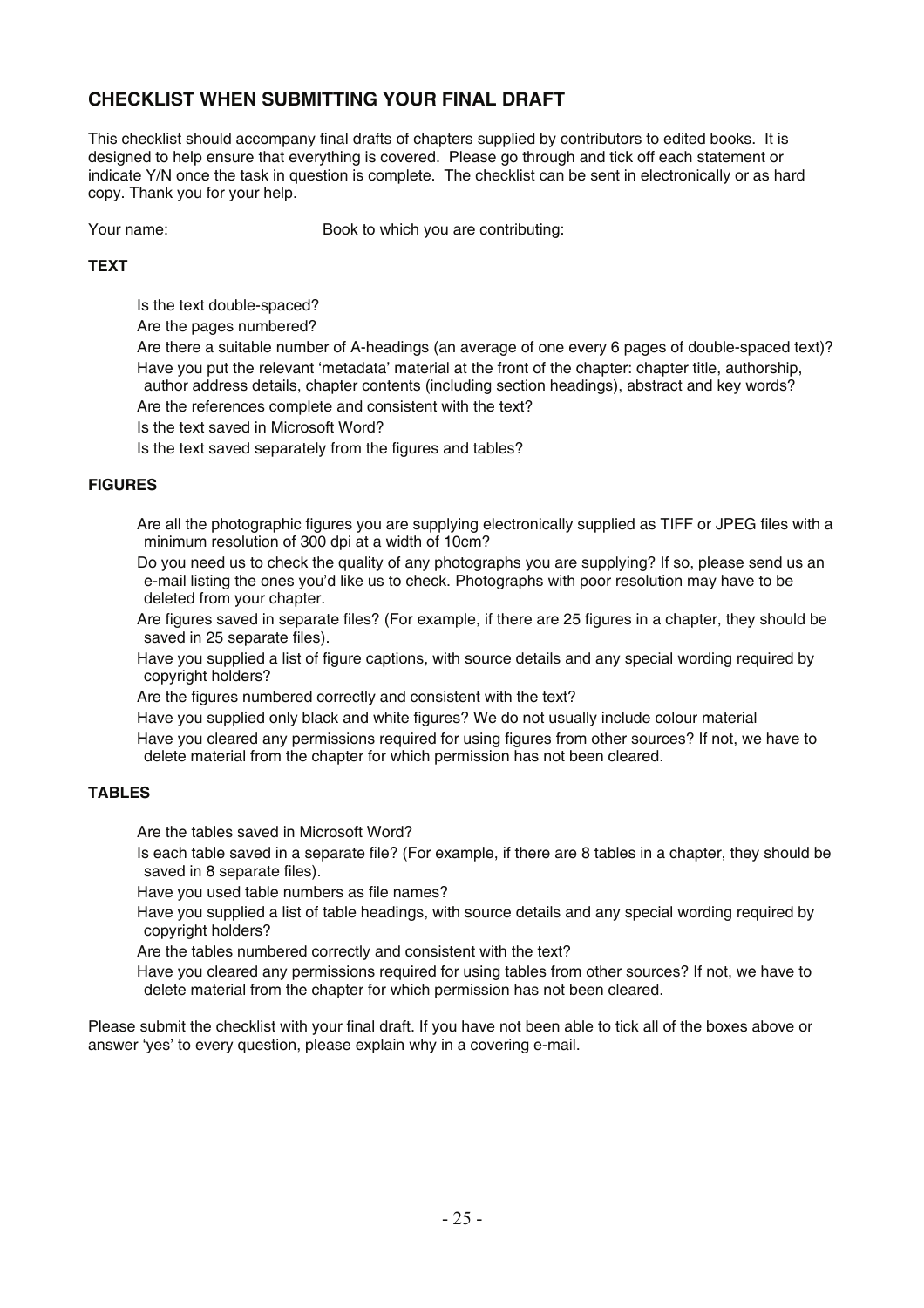## <span id="page-25-0"></span>**WHAT HAPPENS ONCE YOU'VE SUBMITTED YOUR CHAPTER?**

There are two main production stages in which you will be involved: the copyediting and page proof stages.

## **Copy-editing**

The copy-editor will read your chapter for sense and consistency in presentation and argument. Notes, tables, figures, appendices, bibliographical material, references, etc, will be checked and all items marked up for the designer and typesetter.

The copy-editor will compile a list of queries which have arisen during the detailed copyeditorial process. This list will be forwarded to you. You will normally be given around two to three weeks to provide responses, depending on the number of queries. Please supply a typed list of responses to the queries which we can incorporate into the editorial manuscript. Sometimes the list of queries may appear trivial to the author, or the answers obvious, but please bear with us − our aim is to clear up all misunderstandings and get the text into an absolutely final form before it goes to the typesetter. It will not be possible to make significant changes to the text once it has been typeset. The copyeditor will be acting on behalf of the reader to make sure the text is clear, consistent and complete.

During the copy-editorial process, minor amendments may be made to improve the flow of the text, impose house style or consistency, etc. The copy-editor will inform you if any substantive changes have been made and check that you are happy with these.

### **Design**

Once the text is in its final form it will go to a designer who will determine typeface and typesize, layout and general appearance. Often, your book will form part of a series so the design of both text and cover will follow that of the series.

Many authors spend considerable time trying to make their manuscripts look as attractive as possible by laying them out with different typefaces and typesizes, tinted boxes, ornate tables etc. Please resist the urge to do this as it often creates additional work for copyeditors, designers and typesetters (not to mention authors and their typists!). Manuscripts should be presented in simple, double-spaced format as detailed earlier.

## **Page proofs**

When the book goes to the typesetter you will receive details of when page proofs will be sent to you to read. Page proofs are a copy of the text as it will appear on the final, printed page. You will normally receive at least two to three weeks' advance notice of the date when proofs will be sent to you through the post.

Your task is to read through the proofs to ensure that the typesetter has set the text correctly. The deadline for return of the proofs will generally be two weeks after their arrival date. Mark any essential corrections **clearly, in red**, in the margins of the proofs as well as in the body of the text so that they can be easily seen. There is no need to use proofreaders' correction marks unless you are familiar with them. No other amendments should be made unless you consider them absolutely essential − the proofs should not be regarded as an opportunity for second thoughts or additions. Changes at this stage cause